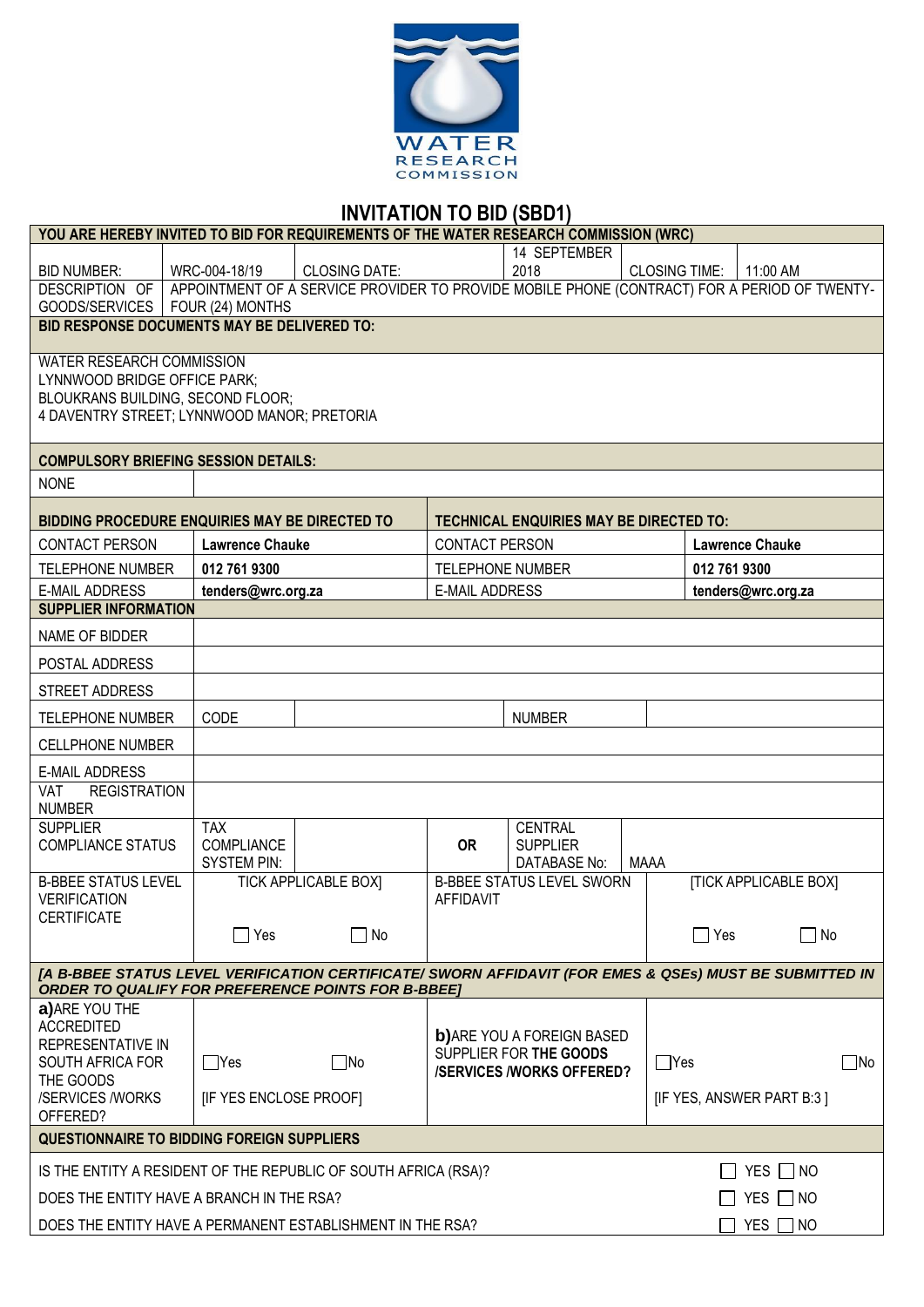|  | NΟ |
|--|----|
|  |    |

IS THE ENTITY LIABLE IN THE RSA FOR ANY FORM OF TAXATION?  $\Box$  YES  $\Box$  NO **IF THE ANSWER IS "NO" TO ALL OF THE ABOVE, THEN IT IS NOT A REQUIREMENT TO REGISTER FOR A TAX COMPLIANCE STATUS SYSTEM PIN CODE FROM THE SOUTH AFRICAN REVENUE SERVICE (SARS) AND IF NOT REGISTER AS PER 2.3 BELOW.**

# **PART B TERMS AND CONDITIONS FOR BIDDING**

|               | 1. BID SUBMISSION:                                                                                                                                                                                                                                                                                                                                                                                                                                                                                                                                               |
|---------------|------------------------------------------------------------------------------------------------------------------------------------------------------------------------------------------------------------------------------------------------------------------------------------------------------------------------------------------------------------------------------------------------------------------------------------------------------------------------------------------------------------------------------------------------------------------|
|               | 1.1. BIDS MUST BE DELIVERED BY THE STIPULATED TIME TO THE CORRECT ADDRESS. LATE BIDS WILL NOT BE ACCEPTED FOR<br>CONSIDERATION.                                                                                                                                                                                                                                                                                                                                                                                                                                  |
|               | 1.2. ALL BIDS MUST BE SUBMITTED ON THE OFFICIAL FORMS PROVIDED-(NOT TO BE RE-TYPED) OR IN THE MANNER PRESCRIBED<br>IN THE BID DOCUMENT.                                                                                                                                                                                                                                                                                                                                                                                                                          |
|               | 1.3. THIS BID IS SUBJECT TO THE PREFERENTIAL PROCUREMENT POLICY FRAMEWORK ACT, 2000 AND THE PREFERENTIAL<br>PROCUREMENT REGULATIONS, 2017, THE GENERAL CONDITIONS OF CONTRACT (GCC) AND, IF APPLICABLE, ANY OTHER<br>SPECIAL CONDITIONS OF CONTRACT.                                                                                                                                                                                                                                                                                                             |
|               | 1.4. THE SUCCESSFUL BIDDER WILL BE REQUIRED TO FILL IN AND SIGN A WRITTEN CONTRACT FORM (SBD7).                                                                                                                                                                                                                                                                                                                                                                                                                                                                  |
|               | 2. TAX COMPLIANCE REQUIREMENTS                                                                                                                                                                                                                                                                                                                                                                                                                                                                                                                                   |
| 2.1           | BIDDERS MUST ENSURE COMPLIANCE WITH THEIR TAX OBLIGATIONS.                                                                                                                                                                                                                                                                                                                                                                                                                                                                                                       |
| $2.2^{\circ}$ | BIDDERS ARE REQUIRED TO SUBMIT THEIR UNIQUE PERSONAL IDENTIFICATION NUMBER (PIN) ISSUED BY SARS TO ENABLE<br>THE ORGAN OF STATE TO VERIFY THE TAXPAYER'S PROFILE AND TAX STATUS.                                                                                                                                                                                                                                                                                                                                                                                 |
|               | 2.3 APPLICATION FOR TAX COMPLIANCE STATUS (TCS) PIN MAY BE MADE VIA E-FILING THROUGH THE SARS WEBSITE<br>WWW.SARS.GOV.ZA.                                                                                                                                                                                                                                                                                                                                                                                                                                        |
| 2.4           | BIDDERS MAY ALSO SUBMIT A PRINTED TCS CERTIFICATE TOGETHER WITH THE BID.                                                                                                                                                                                                                                                                                                                                                                                                                                                                                         |
| 2.5           | IN BIDS WHERE CONSORTIA / JOINT VENTURES / SUB-CONTRACTORS ARE INVOLVED, EACH PARTY MUST SUBMIT A SEPARATE<br>TCS CERTIFICATE / PIN / CSD NUMBER.                                                                                                                                                                                                                                                                                                                                                                                                                |
| 2.6           | WHERE NO TCS IS AVAILABLE BUT THE BIDDER IS REGISTERED ON THE CENTRAL SUPPLIER DATABASE (CSD), A CSD NUMBER<br>MUST BE PROVIDED.                                                                                                                                                                                                                                                                                                                                                                                                                                 |
| 2.7           | NO BIDS WILL BE CONSIDERED FROM PERSONS IN THE SERVICE OF THE STATE, COMPANIES WITH DIRECTORS WHO ARE<br>PERSONS IN THE SERVICE OF THE STATE, OR CLOSE CORPORATIONS WITH MEMBERS PERSONS IN THE SERVICE OF THE<br>STATE."                                                                                                                                                                                                                                                                                                                                        |
|               | 3. TOTAL BID PRICE                                                                                                                                                                                                                                                                                                                                                                                                                                                                                                                                               |
|               |                                                                                                                                                                                                                                                                                                                                                                                                                                                                                                                                                                  |
|               | TOTAL BID PRICE: R<br>(Total bid price including VAT and any other<br>charges) NB: Please note that all prices quoted should be inclusive of Value Added Tax (VAT) and Price Fluctuations<br>(including exchange rates) for the duration of the contract. Where applicable the price should include Supply, Delivery,<br>Maintenance and any other costs relating to this bid. Furthermore such prices should be presented in South African Rand<br>(ZAR). Overheads and additional costs will be increased annually according to the latest available CPI rate. |
|               | NB: FAILURE TO PROVIDE / OR COMPLY WITH ANY OF THE ABOVE PARTICULARS MAY RENDER THE BID INVALID.                                                                                                                                                                                                                                                                                                                                                                                                                                                                 |
|               |                                                                                                                                                                                                                                                                                                                                                                                                                                                                                                                                                                  |
|               |                                                                                                                                                                                                                                                                                                                                                                                                                                                                                                                                                                  |

(Proof of authority must be submitted e.g. company resolution)

DATE:……………………………………………………………………………………………………………………..…………………………...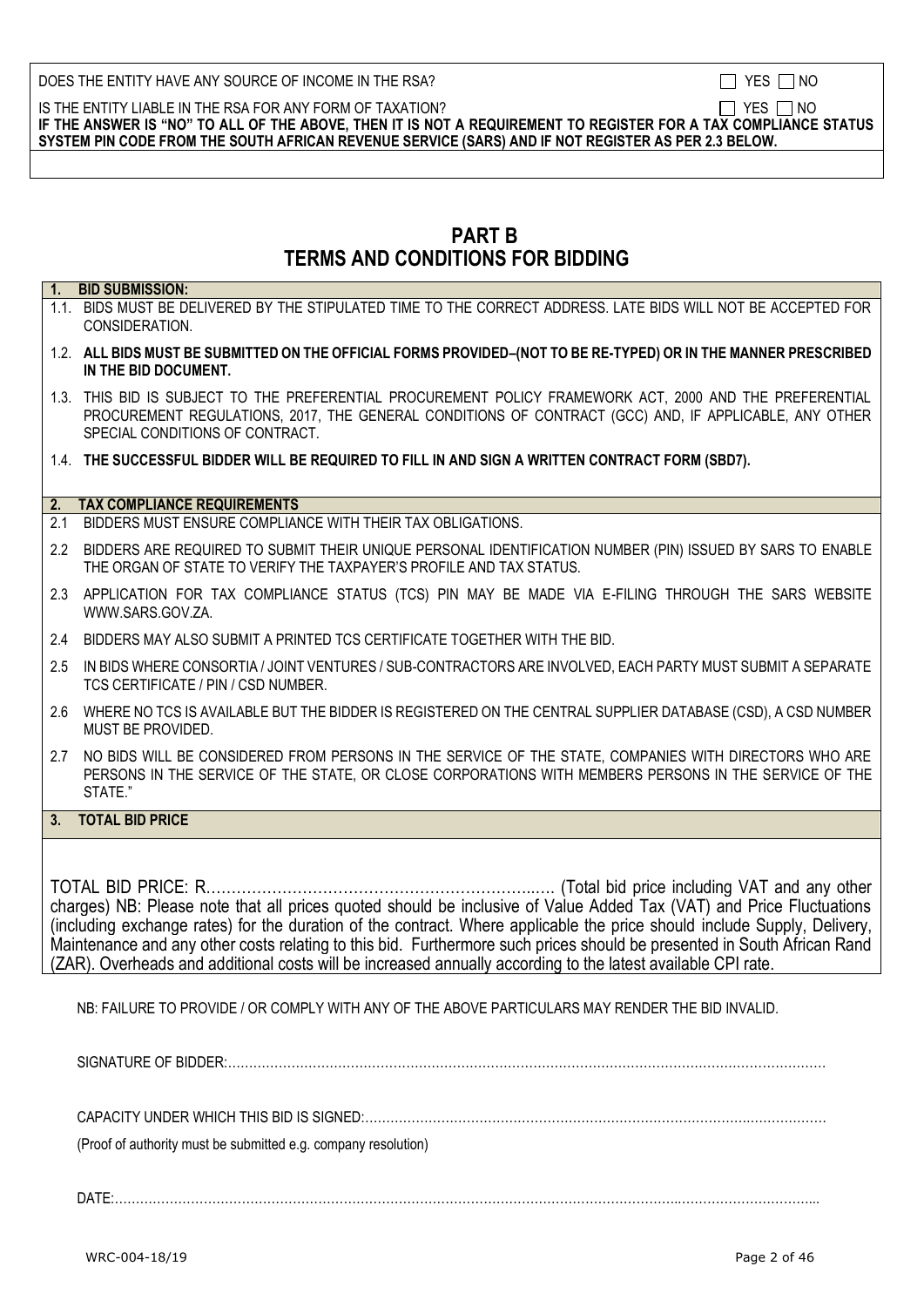## **THE FOLLOWING PARTICULARS MUST BE FURNISHED (FAILURE TO DO SO SHALL RESULT IN YOUR BID BEING DISQUALIFIED)**

## **BIDDING STRUCTURE**

| Indicate the type of Bidding structure by marking with an 'X': |  |
|----------------------------------------------------------------|--|
| Individual bidder                                              |  |
| Joint venture                                                  |  |
| Consortium                                                     |  |
| Subcontractors                                                 |  |
| Other                                                          |  |

| If individual bidder, indicate the following: |  |
|-----------------------------------------------|--|
| Name of bidder                                |  |
| Registration number                           |  |
| VAT registration number                       |  |
| Contact person                                |  |
| Telephone number                              |  |
| Fax number                                    |  |
| E-mail address                                |  |
| Postal address                                |  |
| Physical address                              |  |

| If Joint Venture or Consortium, indicate the |  |
|----------------------------------------------|--|
| following:                                   |  |
| Name of prime contractor                     |  |
| Registration number                          |  |
| VAT registration number                      |  |
| Contact person                               |  |
| Telephone number                             |  |
| Fax number                                   |  |
| E-mail address                               |  |
| Postal address                               |  |
| Physical address                             |  |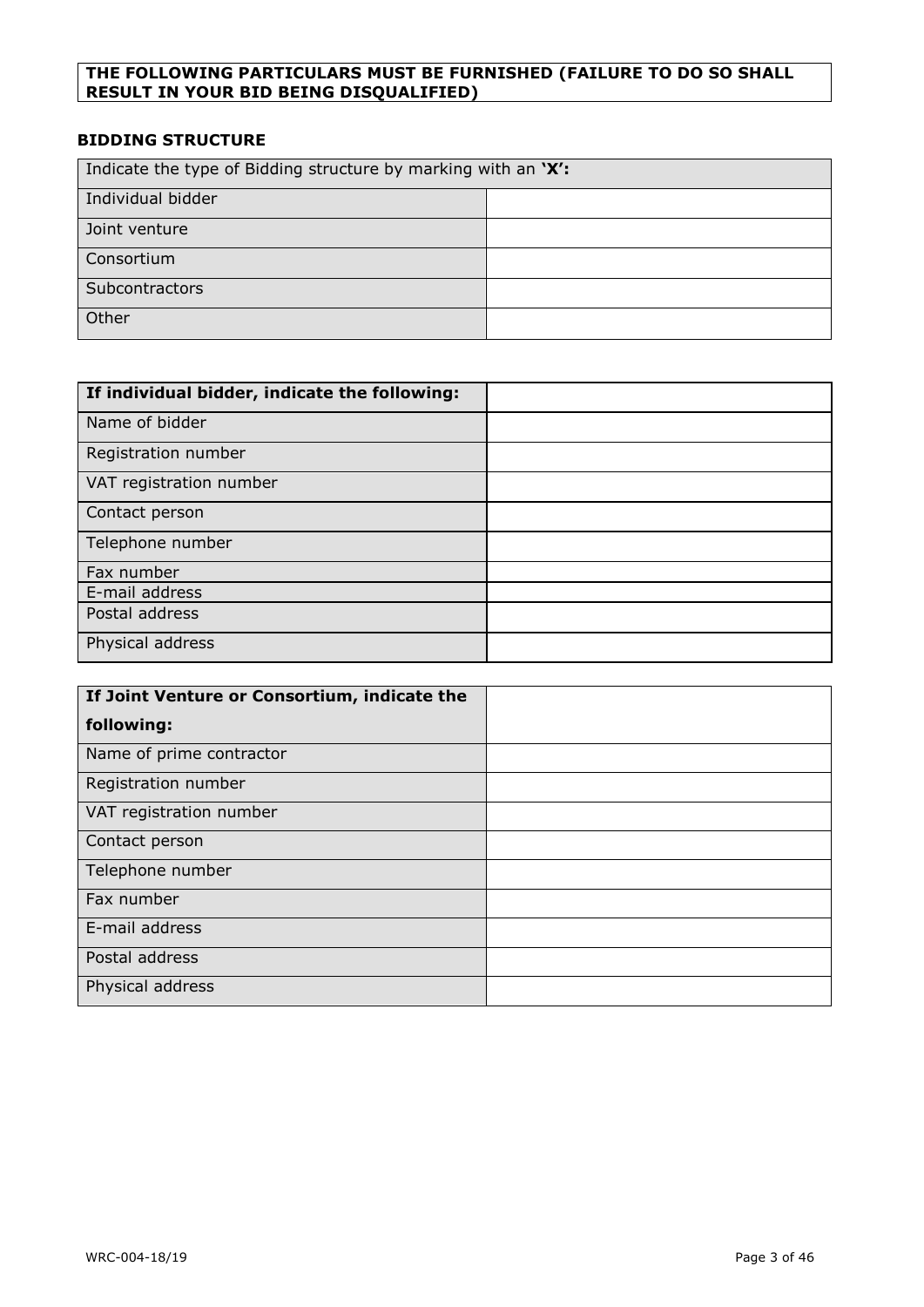| If using sub-contractors: |  |
|---------------------------|--|
| Name of prime contractor  |  |
| Registration number       |  |
| VAT registration number   |  |
| Contact person            |  |
| Telephone number          |  |
| Fax number                |  |
| E-mail address            |  |
| Postal address            |  |
| Physical address          |  |
|                           |  |

| If Joint Venture or Consortium, indicate the  |  |
|-----------------------------------------------|--|
| following: (to be completed for each partner) |  |
| Name of partners                              |  |
| Registration number                           |  |
| VAT registration number                       |  |
| Contact person                                |  |
| Telephone number                              |  |
| Fax number                                    |  |
| E-mail address                                |  |
| Postal address                                |  |
| Physical address                              |  |

| If using subcontractors:                  |  |
|-------------------------------------------|--|
| (to be completed for each sub-contractor) |  |
| Name of subcontractors:                   |  |
| Registration number                       |  |
| VAT registration number                   |  |
| Contact person                            |  |
| Telephone number                          |  |
| Fax number                                |  |
| E-mail address                            |  |
| Postal address                            |  |
| Physical address                          |  |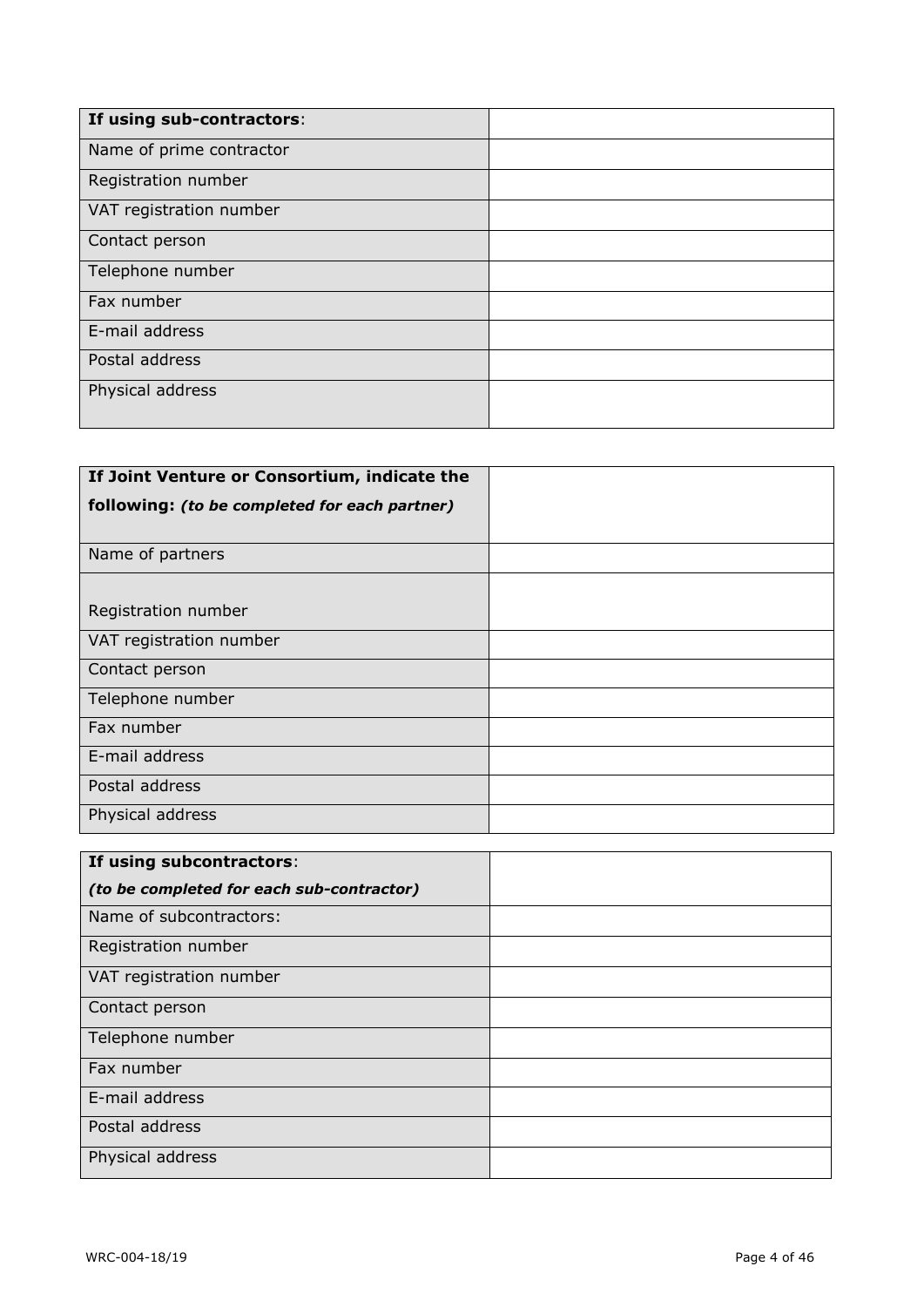#### **Checklist of compulsory documents to be submitted:**

## *Please tick in the relevant block below*

| <b>YES</b> | <b>NO</b> |                                                                                                                                                   |
|------------|-----------|---------------------------------------------------------------------------------------------------------------------------------------------------|
|            |           | One original tender document (clearly marked as original, etc.)                                                                                   |
|            |           | Valid Current Tax Clearance certificate.                                                                                                          |
|            |           | Audited Past three years Annual financial statements with signed audit report in<br>case of a company.                                            |
|            |           | Past three years Annual financial statements prepared by an independent<br>accountant in case of a CC.                                            |
|            |           | Certified copies (Copy with original stamp) of your CIPC company registration<br>documents listing all members with percentages, in case of a CC. |
|            |           | Certified copies (Copy with original stamp) of all latest share certificates, in<br>case of a company.                                            |
|            |           | Shareholding breakdown per race, gender and percentage shareholding with<br>shareholders of the bidding company who are not individuals.          |
|            |           | List of references of past and present clients (Company name, department,<br>branch, contact person with office telephone number).                |
|            |           | Please ensure that the following documents are completed and signed where applicable:                                                             |
| <b>YES</b> | <b>NO</b> |                                                                                                                                                   |
|            |           | Completed Bid Conditions - Section 11 of this bid document                                                                                        |
|            |           | Completed Specifications $-$ Annex A of this bid document                                                                                         |
|            |           | Completed Price Schedule (with detailed breakdown) - <b>Annex B</b> of this bid<br>document                                                       |
|            |           | Declaration of Interest - Annex D of this bid document                                                                                            |
|            |           | National Industrial Participation - <b>Annex E</b> of this bid document.                                                                          |
|            |           | Completed Economic Empowerment - Annex F of this bid document Completed<br>Due Diligence                                                          |
|            |           | Declaration of Bidder's Past Supply Chain Practices - Annex G of this bid<br>document                                                             |

# **NB: Should all of these documents not be included, the bidder may be disqualified on the basis of non-compliance.**

**The same documents must be submitted for all other companies that are involved in the tender in case of a consortium.**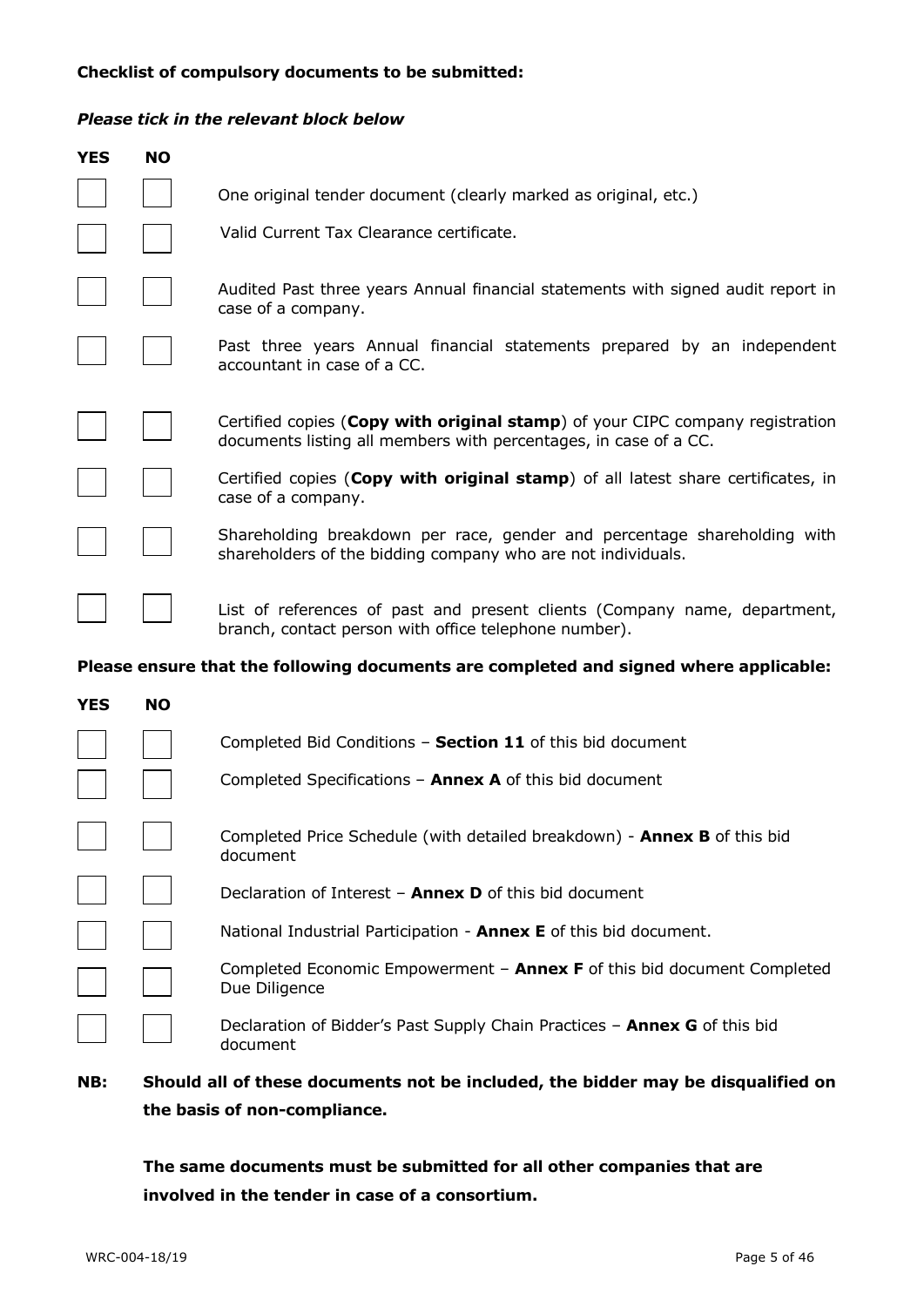| I CERTIFY THAT THE INFORMATION FURNISHED ON THIS FORM IS TRUE AND CORRECT.<br>I FURTHER ACCEPT THAT, IN ADDITION TO CANCELLATION OF A CONTRACT, ACTION<br>MAY BE TAKEN AGAINST ME SHOULD THIS DECLARATION PROVE TO BE FALSE. |
|------------------------------------------------------------------------------------------------------------------------------------------------------------------------------------------------------------------------------|
| <b>SIGNATURE OF BIDDER (duly authorised)</b>                                                                                                                                                                                 |
| <b>DATE</b>                                                                                                                                                                                                                  |
|                                                                                                                                                                                                                              |
| <b>CAPACITY UNDER WHICH THIS BID IS SIGNED</b>                                                                                                                                                                               |
|                                                                                                                                                                                                                              |

**ANY ENQUIRIES REGARDING THE BIDDING PROCEDURE MAY BE DIRECTED TO:**

 $\_$  , and the set of the set of the set of the set of the set of the set of the set of the set of the set of the set of the set of the set of the set of the set of the set of the set of the set of the set of the set of th

| Department:            | Supply Chain Management |
|------------------------|-------------------------|
| <b>Contact Person:</b> | The SCM Manager         |
| Tel:                   | 012 761 9300            |
| E-mail address:        | tenders@wrc.org.za      |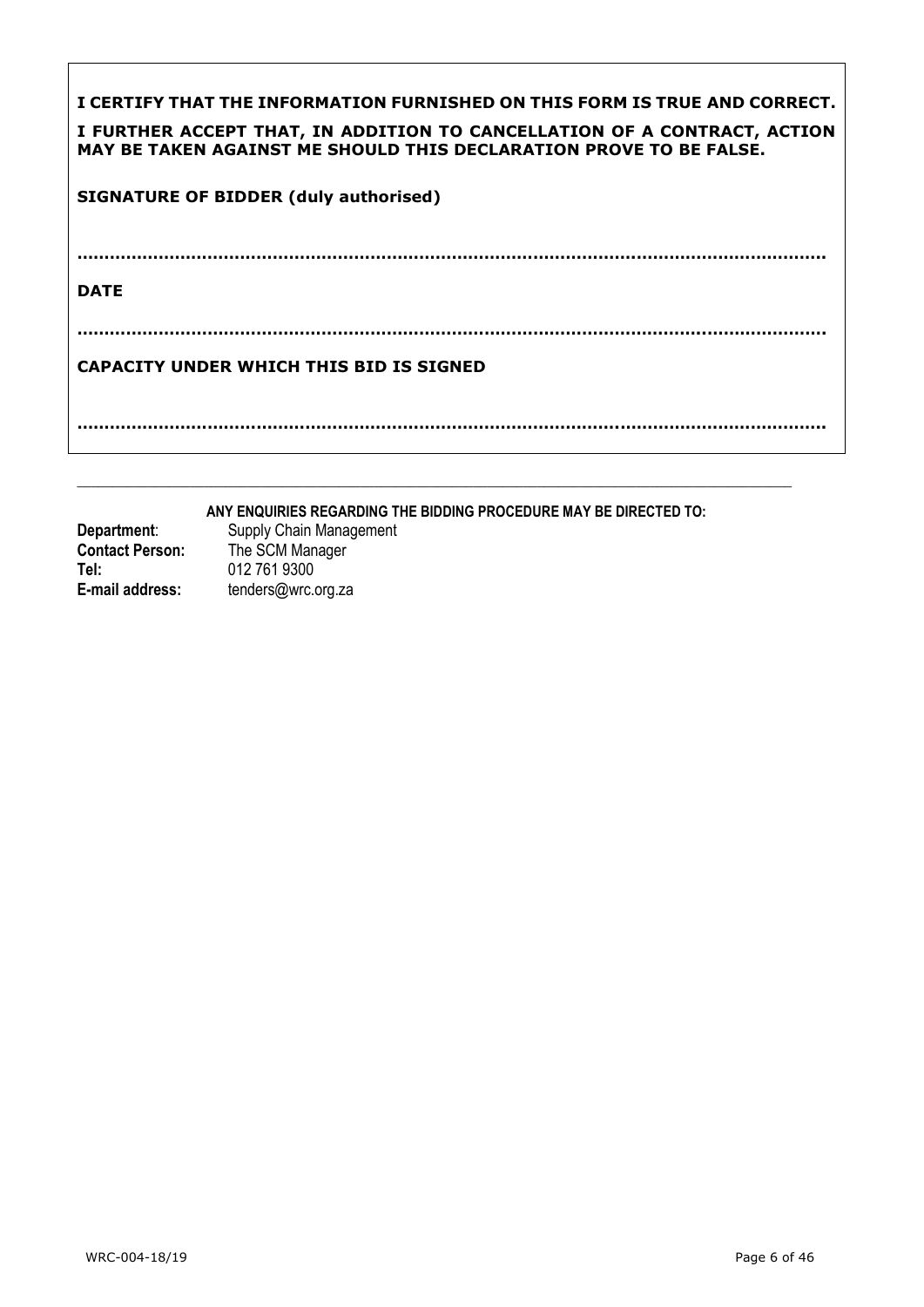#### **CONDITIONS AND UNDERTAKINGS BY BIDDER**

- 1.1 **The Bid forms should not be retyped or redrafted but photocopies may be prepared and used.** However, only documents with the original signature in black ink shall be accepted. Additional offers against any item should be made on a photocopy of the page in question.
- 1.1.1 Black ink should be used when completing Bid documents.
- 1.1.2 Bidders should check the numbers of the pages to satisfy themselves that none is missing or duplicated. WRC will accept NO liability in regard to anything arising from the fact that pages are missing or duplicated.
- 1.2 I/We hereby Bid to supply all or any of the supplies and/or to procure all or any of the services described in the attached documents to WRC on the terms and conditions and in accordance with the specifications stipulated in the Bid documents (and which shall be taken as part of, and incorporated into, this Bid) at the prices inserted therein.
- 1.3 I/We agree that -
- 1.3.1 The offer herein shall remain binding upon me/us and open for acceptance by WRC during the validity period indicated and calculated from the closing hour and date of the Bid;
- 1.3.2 the laws of the Republic of South Africa shall govern the contract created by the acceptance of my/our Bid and that I/we choose domicilium citandi et executandi in the Republic as indicated below; and

#### **1.4 NB: BIDDERS TERMS AND CONDITIONS ARE NOT ACCEPTABLE.**

- 1.5 I/We furthermore confirm that I/we have satisfied myself/ourselves as to the correctness and validity of my/our Bid that the price(s) and rate(s) quoted cover all the work/item(s) specified in the Bid documents and that the price(s) and rate(s) cover all my/our obligations under a resulting contract and that I/we accept that any mistakes regarding price(s) and calculations will be at my/our risk.
- 1.6 I/We hereby accept full responsibility for the proper execution and fulfilment of all obligations and conditions devolving on me/us under this Bid as the Principal(s) liable for the due fulfilment of this contract.

| Signature(s) of Bidder or assignee(s)                                                              | Date |
|----------------------------------------------------------------------------------------------------|------|
| Name of signing person (in block letters)                                                          |      |
| Capacity                                                                                           |      |
| Are you duly authorized to sign this bid?                                                          |      |
| Name of Bidder [company name] (in block<br>letters)                                                |      |
| Postal address (in block letters)                                                                  |      |
| Domicilium citandi et executandi in the RSA (full street address of this place) (in block letters) |      |
|                                                                                                    |      |
|                                                                                                    |      |
| Cell Number:                                                                                       |      |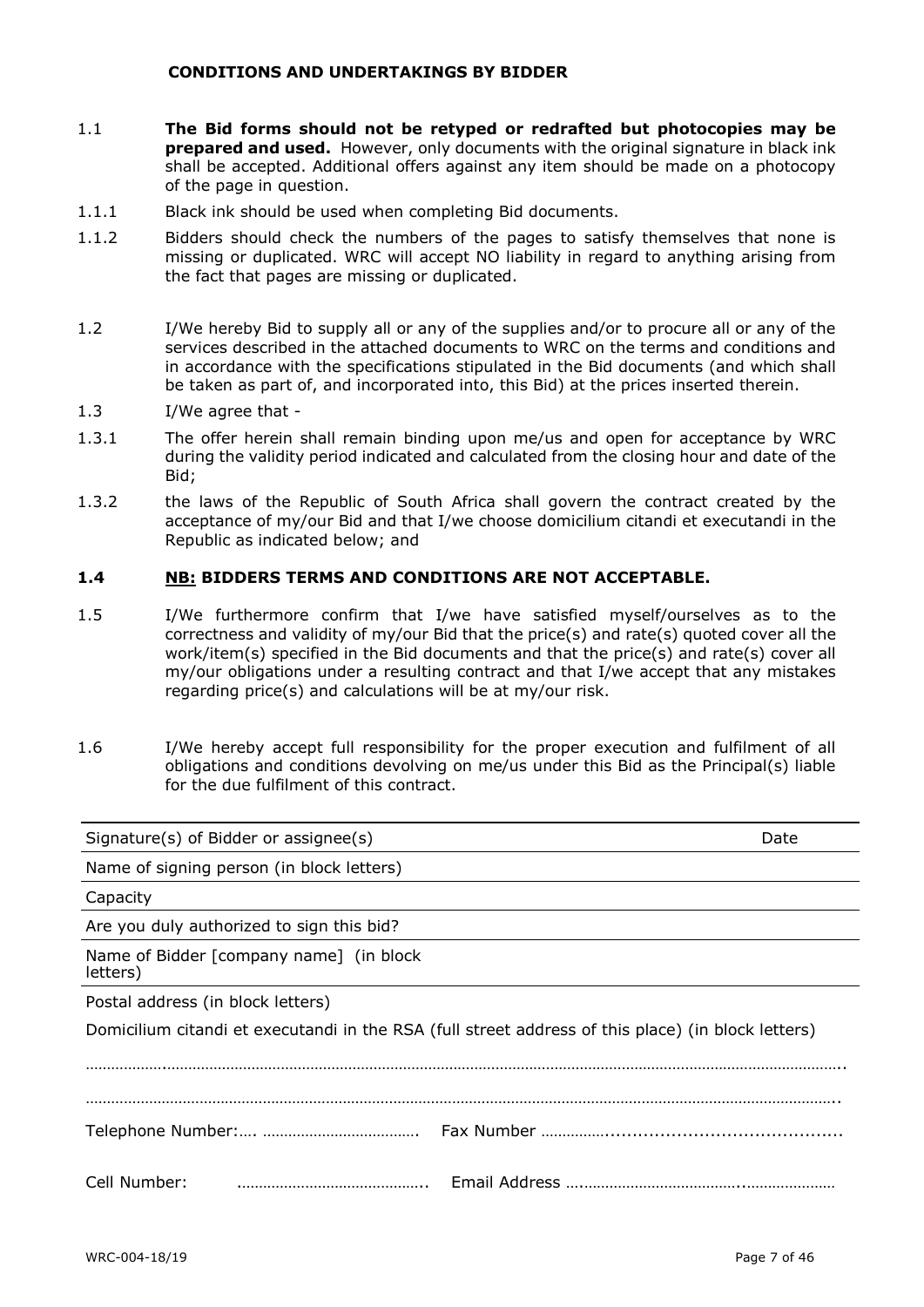### **INSTRUCTIONS TO BIDDER**

#### **1 Confidential information disclosure notice**

- 1.1 This document may contain confidential information that is the property of Water Research Commission (WRC).
- 1.2 No part of the contents may be used, copied, disclosed or conveyed in whole or in part to any party in any manner whatsoever other than for preparing a proposal in response to this Bid, without prior written permission from WRC.
- 1.3 All copyright and Intellectual Property herein vests with WRC.

## **2 Introduction**

#### 2.1 **Purpose**

2.1.1 The purpose of this Request for Bid (RFP) is an invitation to potential suppliers (hereinafter referred to as "Bidders") to submit Bids for the items/products/solutions as detailed under Annex A: Technical/solution specification.

#### 2.2 **Objectives**

- 2.2.1 The following objectives must be achieved with the implementation of the above required solution:
- 2.2.1.1 Based on the Bids submitted and the outcome of the evaluation process according to the set evaluation criteria, WRC intends to select a preferred bidder/s with the view of concluding a service level agreement (SLA) where applicable with such successful bidder. The Bid shall be evaluated in terms of the PPPFA (80/20).

#### 2.3 **Queries**

2.3.1 Should it be necessary for a bidder to obtain clarity on any matter arising from or referred to in this RFP document, please refer queries, in writing, to the contact person(s) listed below. Under no circumstances may any other employee within WRC be approached for any information. Any such action may result to disqualification of a response submitted in response to the RFP. WRC reserves the right to place responses to such queries on the website.

| <b>Name</b>        | <b>Type of Query</b> | <b>Email address</b> |
|--------------------|----------------------|----------------------|
| <b>SCM Manager</b> | <b>Bid Queries</b>   | tenders@wrc.org.za   |

Enquiries should reference specific paragraph numbers, where appropriate.

All questions/enquiries must be forwarded in writing not later than **7 September 2018**

## **at 11h00**.

Questions/enquiries received after **11h00** on **7 September 2018** will not be considered.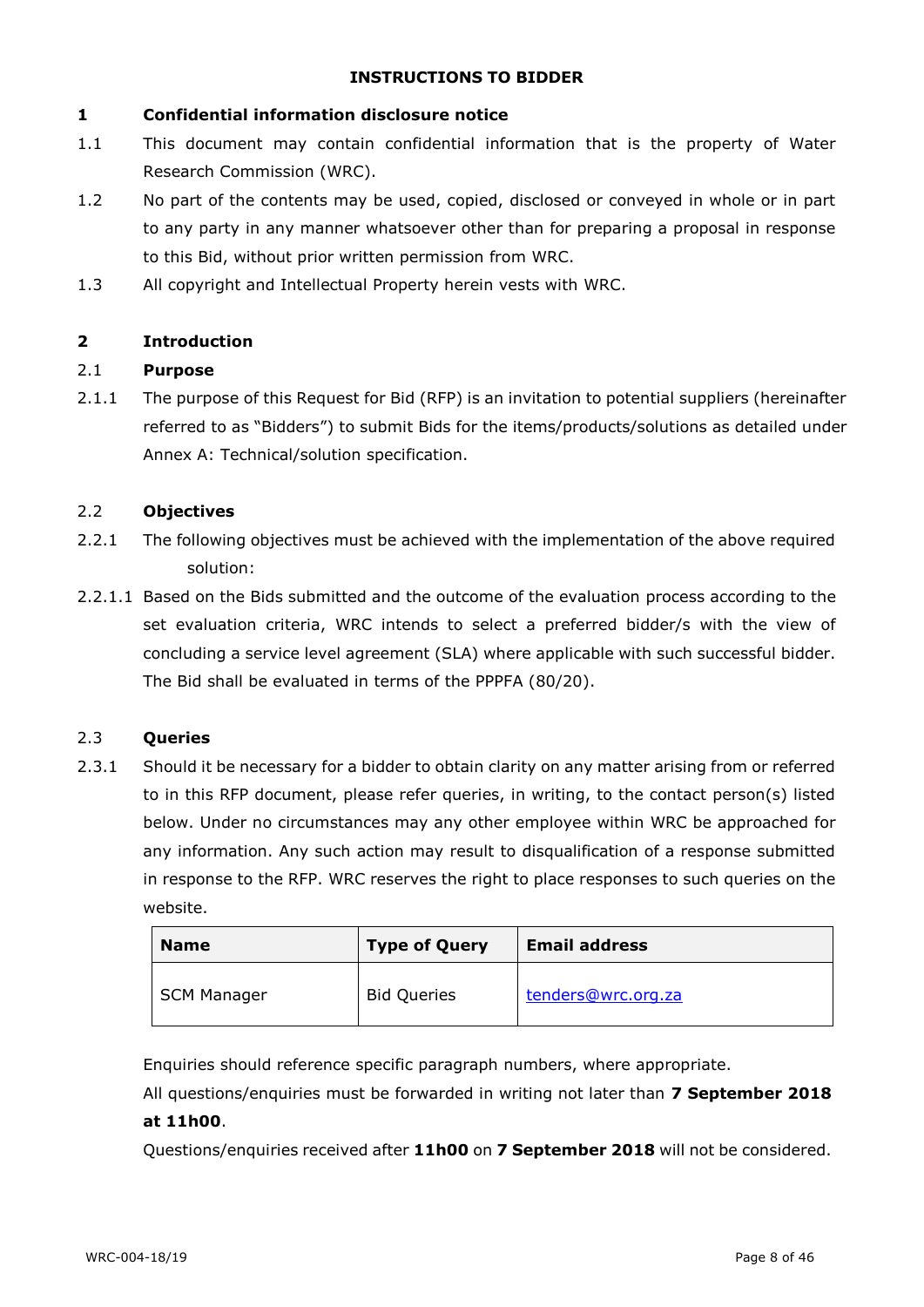*Bidders are not allowed to contact any other* **WRC** *staff in the context of this tender other that the indicated official under 2.3.1.*

#### 2.4 **Bid Documents**

- 2.4.1 Bids must be **hand delivered or (if couriered) reach** to **WRC** by no later than **11h00 on 14 September 2018**.
- 2.4.2 Bid documents must contain **one original document**, **initialled on each page**, and **signed where required**. (Two separate envelopes: one for financials (Pricing) and the other for Technical document).

#### **3 General rules and instructions**

#### 3.1 **Confidentiality**

- 3.1.1 The information contained in this document is of a confidential nature, and must only be used for purposes of responding to this RFP. This confidentiality clause extends to Bidder partners and/or implementation agents, whom the Bidder may decide to involve in preparing a response to this RFP.
- 3.1.2 For purposes of this process, the term "Confidential Information" shall include all technical and business information, including, without limiting the generality of the foregoing, all secret knowledge and information (including any and all financial, commercial, market, technical, functional and scientific information, and information relating to a party's strategic objectives and planning and its past, present and future research and development), technical, functional and scientific requirements and specifications, data concerning business relationships, demonstrations, processes, machinery, know-how, architectural information, information contained in a party's software and associated material and documentation, plans, designs and drawings and all material of whatever description, whether subject to or protected by copyright, patent or trademark, registered or un-registered, or otherwise disclosed or communicated before or after the date of this process.
- 3.1.3 The receiving party shall not, during the period of validity of this process, or at any time thereafter, use or disclose, directly or indirectly, the confidential information of WRC (even if received before the date of this process) to any person whether in the employment of the receiving party or not, who does not take part in the performance of this process.
- 3.1.4 The receiving party shall take all such steps as may be reasonably necessary to prevent WRC's confidential information coming into the possession of unauthorised third parties. In protecting the receiving party's confidential information, WRC shall use the same degree of care, which does not amount to less than a reasonable degree of care, to prevent the unauthorised use or disclosure of the confidential information as the receiving party uses to protect its own confidential information.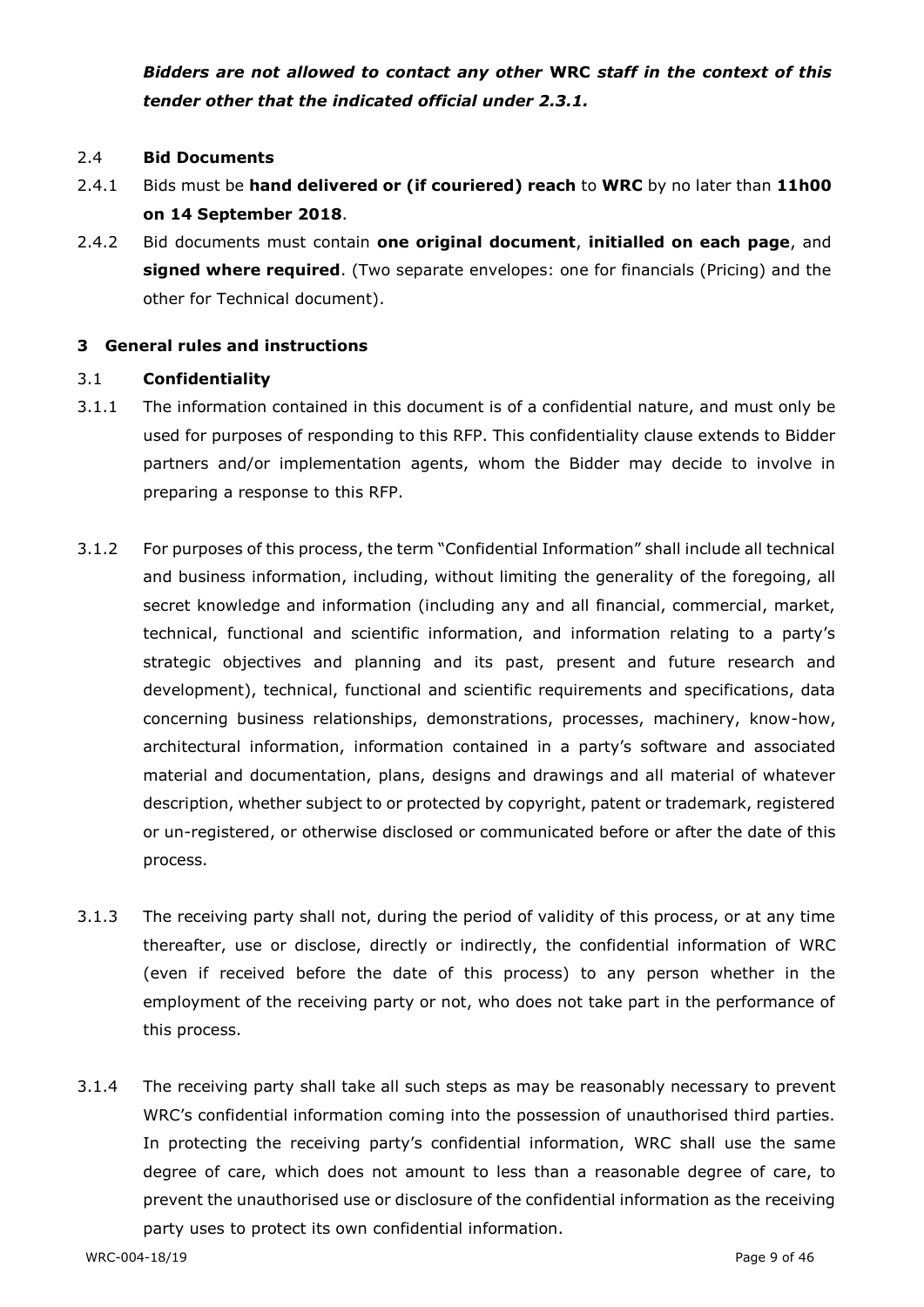- 3.1.5 Any documentation, software or records relating to confidential information of WRC, which comes into the possession of the receiving party during the period of validity of this process or at any time thereafter or which has so come into its possession before the period of validity of this process:
- 3.1.5.1 Shall be deemed to form part of the confidential information of WRC;
- 3.1.5.2 Shall be deemed to be the property of WRC;
- 3.1.5.3 shall not be copied, reproduced, published or circulated by the receiving party unless and to the extent that such copying is necessary for the performance of this process and all other processes as contemplated in; and
- 3.1.5.4 Shall be surrendered to WRC on demand, and in any event on the termination of the investigations and negotiations, and the receiving party shall not retain any extracts.

### 3.2 **News and press releases**

3.2.1 Bidders or their agents shall not make any news releases concerning this RFP or the awarding of the same or any resulting agreement(s) without the consent of, and then only in co-ordination with WRC.

#### **3.3 Precedence of documents**

- 3.3.1 This RFP consists of a number of sections (see list). Where there is a contradiction in terms between the clauses, phrases, words, stipulations or terms and herein referred to generally as stipulations in this RFP and the stipulations in any other document attached hereto, or the RFP submitted hereto, the relevant stipulations in this RFP shall take precedence.
- 3.3.2 Where this RFP is silent on any matter, the relevant stipulations addressing such matter and which appears in the PPPFA shall take precedence. Bidders shall refrain from incorporating any additional stipulations in its proposal submitted in terms hereof other than in the form of a clearly marked recommendation that WRC may in its sole discretion elect to import or to ignore. Any such inclusion shall not be used for any purpose of interpretation unless it has been so imported or acknowledged by WRC.
- 3.3.3 It is acknowledged that all stipulations in the PPPFA are not equally applicable to all matters addressed in this RFP. It however remains the exclusive domain and election of WRC as to which of these stipulations are applicable and to what extent. Bidders are hereby acknowledging that the decision of the WRC in this regard is final and binding. The onus to enquire and obtain clarity in this regard rests with the vendor(s). The vendor(s) shall take care to restrict its enquiries in this regard to the most reasonable interpretations required to ensure the necessary consensus.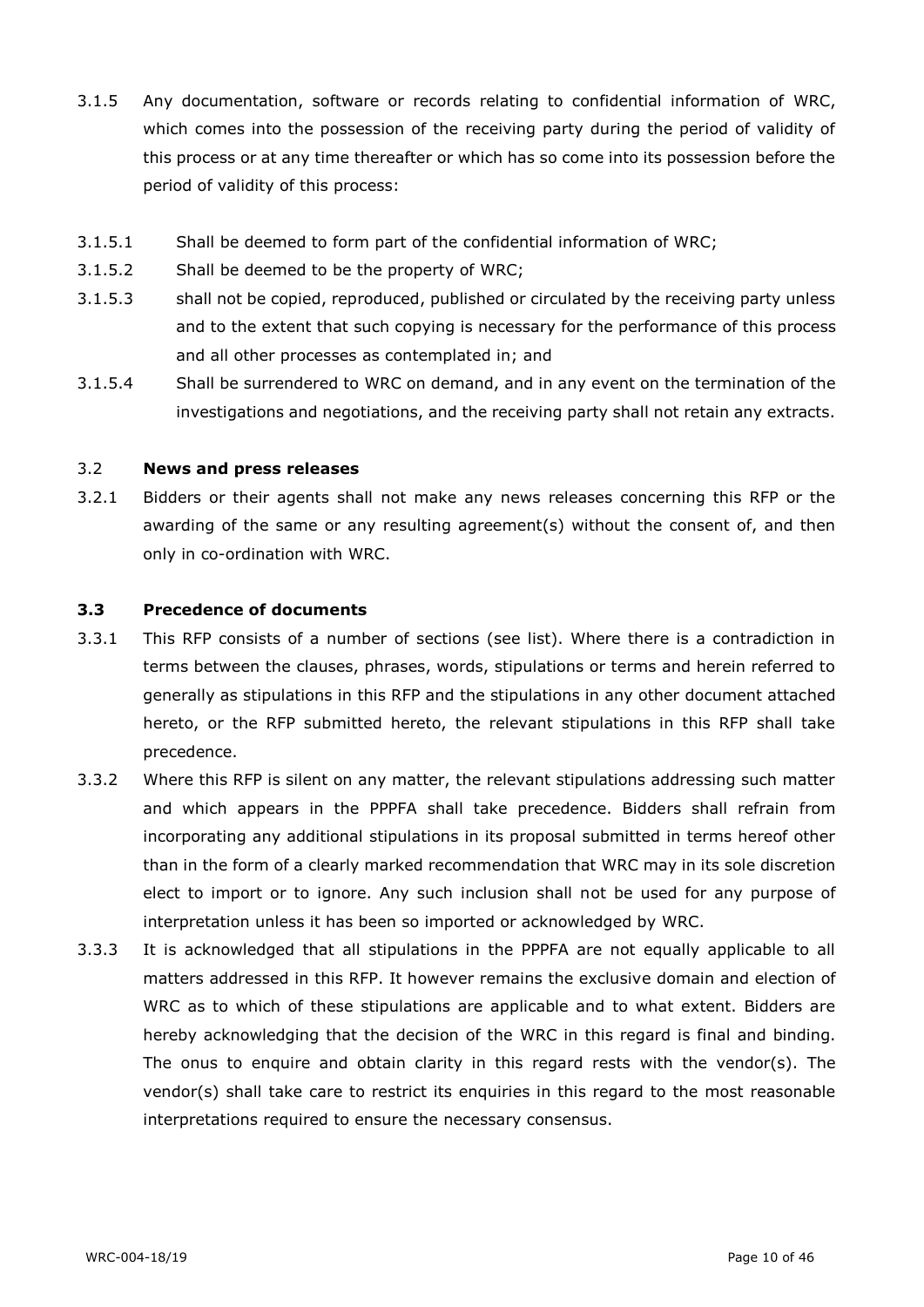## **3.4 Preferential Procurement Reform**

- 3.4.1 WRC supports Black Economic Empowerment as an essential ingredient of its business. In accordance with government policy, WRC insists that the private sector demonstrates its commitment and track record to Black Economic Empowerment in the areas of ownership (shareholding), skills transfer, employment equity and procurement practices (SMME Development) etc.
- 3.4.2 WRC shall apply the principles of the Preferential Procurement Policy Framework Act, (Act No. 5 of 2000) with its Preferential Procurement Regulation 2011 to this proposal.
- 3.4.3 Bidders shall complete the preference certificate attached to this proposal. In the case of a consortium and subcontractors, the preference certificate must be completed for each legal entity (Annex C).

#### 3.5 **Security clearances**

3.5.1 Employees and subcontractors of the Bidders **may** be required to be in possession of valid security clearances to the level determined by NIA or/or WRC commensurate with the nature of the project activities they are involved in. The cost of obtaining suitable clearances is for the account of the bidders. The Bidders shall supply and maintain a list of personnel involved on the project indicating their clearance status.

#### 3.6 **Occupational Injuries and Diseases Act 13 of 1993**

3.6.1 The Bidder warrants that all its employees (including the employees of any sub-contractor that may be appointed) are covered in terms of the Compensation for Occupational Injuries and Diseases Act 13 of 1993 ("COIDA") and that the cover shall remain in force for the duration of the adjudication of this bid and/ or subsequent agreement. WRC reserves the right to request the Bidder to submit documentary proof of the Bidder's registration and "good standing" with the Compensation Fund, or similar proof acceptable to WRC.

#### **3.7 Instructions for submitting a proposal**

- 3.7.1 One (1) original hard copy of the Bid shall be submitted on the date of closure of the Bid.
- 3.7.1.1 The original copy must be signed in black ink by an authorised employee, agent or representative of the bidder and each and every page of the proposal shall contain the initials of same signatories.
- 3.7.2 Bidders shall submit proposal responses in accordance with the prescribed manner of submissions as specified above.
- 3.7.3 Bid must be submitted in a prescribed response format herewith reflected as **Response Format**, and be sealed in an envelope. The envelope must be marked clearly (on the outside) with the Bid Number and be addressed to **The SCM Manager.**
- 3.7.4 Bid must be submitted on or before **14 September 2018 not later than 11h00.** The bids must be dropped in the tender box at the **Bloukrans building Lynnwood bridge Office Park; Second floor; 4 Daventry Street; Lynnwood manor; Pretoria.**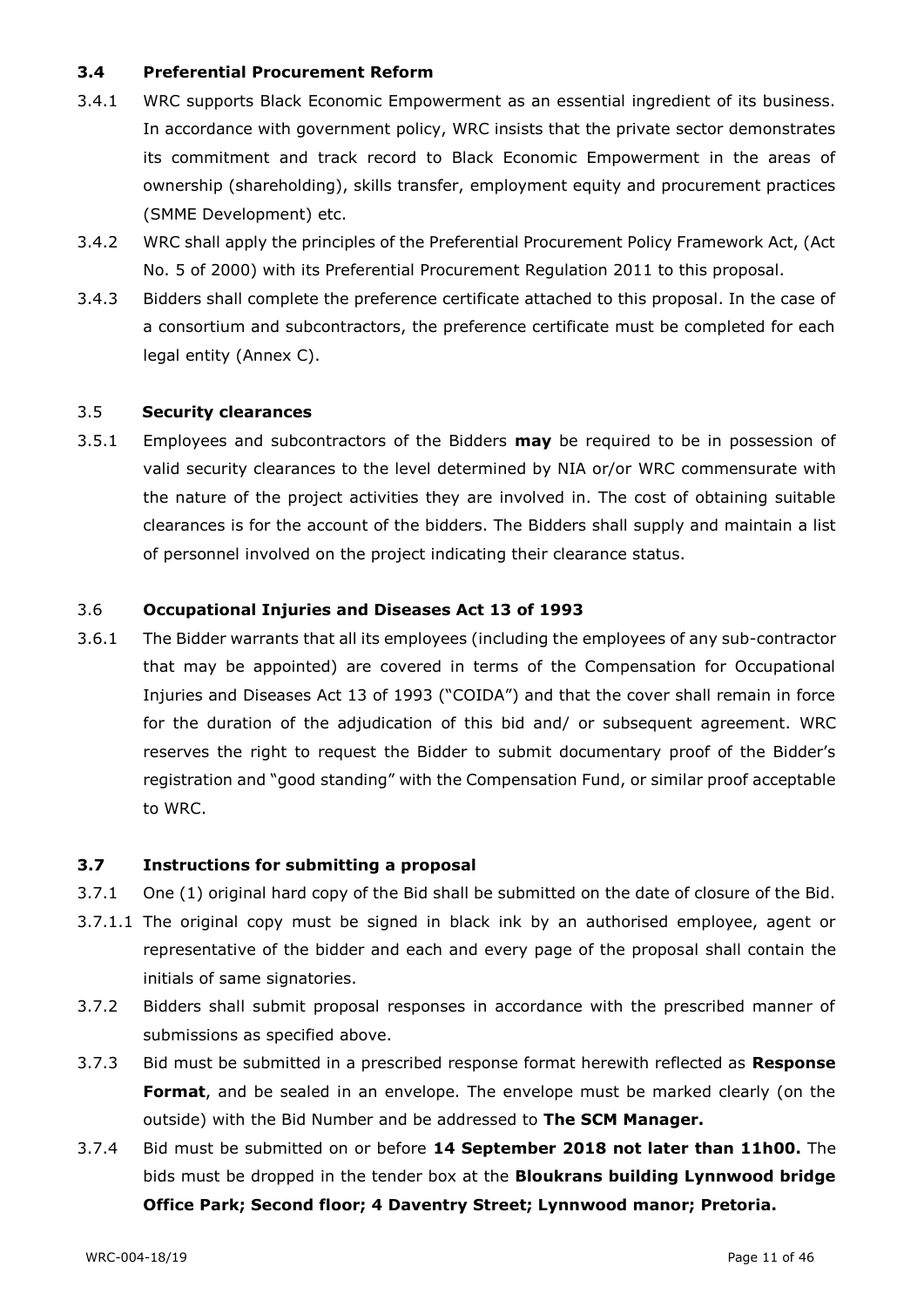WRC receives a lot of correspondence on a daily basis. Bidders are therefore urged to ensure that they clearly mark their bids with the Bid Number; register their bids and sign the register that will be provided at the reception. Failure to sign the register will lead to the bid being disqualified. Failure to submitted sealed bids could result to disqualification of bids. The onus is on the bidder to ensure that their bids get registered in the bids received register. Bidders must advise their courier companies of this instruction.

- 3.7.5 All Bids in this regard shall only be accepted if they have been registered on the bids received register before or on the closing date and stipulated time.
- 3.7.6 Bids received after the time stipulated shall not be considered.
- 3.7.7 Bid responses sent by courier must reach this office at least **36 hours** before the closing date to be registered on the bids received register. Failure to comply with this requirement shall result in your proposal being treated as a "late proposal" and shall not be entertained. Such proposal shall be returned to the respective Bidders.

# 3.7.8 **No proposal shall be accepted by WRC if submitted in any manner other than as prescribed above.**

## **4 Reasons for disqualification**

- 4.1 WRC reserves the right to disqualify any bidder which does any one or more of the following, and such disqualification may take place without prior notice to the offending bidder, however the bidder shall be notified in writing of such disqualification:
- 4.1.2 Bidders who do not submit a valid Tax Clearance Certificate on the closing date and time of the bid;
- 4.1.3 Bidders who submitted incomplete information and documentation according to the requirements of this RFP;
- 4.1.4 Bidders who submitted information that is fraudulent, factually untrue or inaccurate, for example memberships that do not exist, BEE credentials, experience, etc.;
- 4.1.5 Bidders who received information not available to other bidders through fraudulent means;
- 4.1.6 Bidders who do not comply with *mandatory requirements* as stipulated in this RFP.
- 4.1.7 Bidders who made false declarations on the Standard Bidding Documents, or misrepresent facts; and/or
- 4.1.8 Bidders who are listed on the National Treasury's database of restricted suppliers

#### **5 Closing of Bid**

5.1 There shall be **no public opening** of the Bid received. There shall be no discussions with any enterprise until evaluation of the proposal has been complete. Any subsequent discussions shall be at the discretion of WRC. Unless specifically provided for in the proposal document, bids submitted by means of telegram, telex, facsimile or similar means shall not be considered.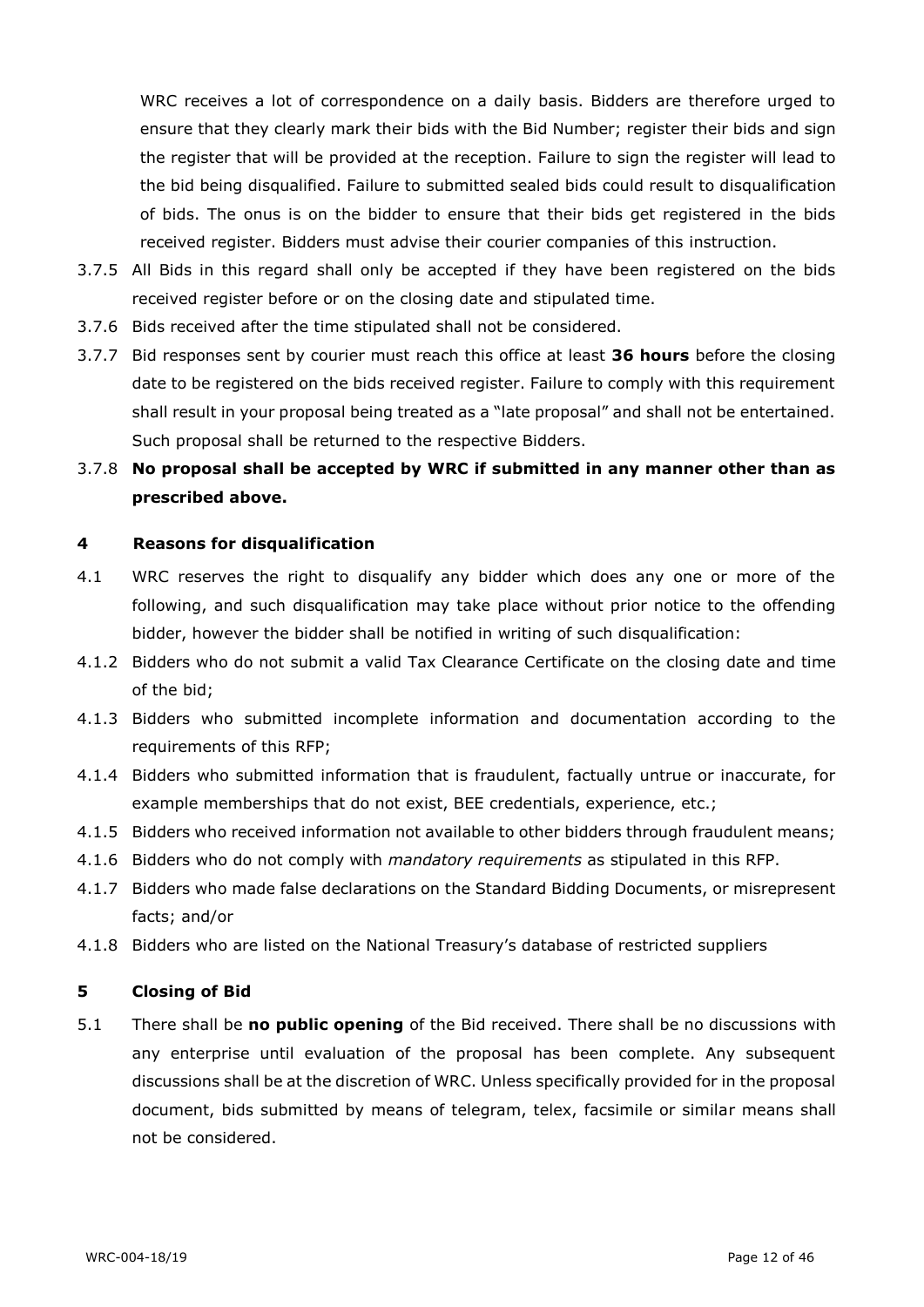- 5.2 No Bids from any bidder with offices within the RSA shall be accepted if sent via the Internet or e-mail. However Bids from international bidders with no office or representation in the RSA shall be accepted if received via the Internet or e-mail before the closing date and time.
- 5.2.1 Such Bids shall not be made available for evaluation until the original signed documentation is received within three (3) working days after the closing date, otherwise the proposal shall be disqualified. International bidders must submit proof that they do not have any offices or representation in South Africa.

#### **6 Bid preparation**

- 6.1 All additions to the proposal documents i.e. annexes, supporting documentation pamphlets, photographs, technical specifications and other support documentation covering the solution offered etc. shall be neatly bound as part of the schedule concerned.
- 6.2 All responses regarding questions posed in the annexes attached herewith shall be answered in accordance with the prescribed **RFB Response Format**.

#### **7 Oral presentations and briefing sessions**

7.1 Bidders who submit Bids in response to this RFP may be required to give an oral presentation, which may include, but is not limited to, an equipment/service demonstration of their proposal to WRC. This provides an opportunity for the vendor to clarify or elaborate on the proposal. This is a fact finding and explanation session only and does not include negotiation. WRC shall schedule the time and location of these presentations. Oral presentations are an option of WRC and may or may not be conducted.

## **8 Evaluation Criteria for BEE**

- 8.1 Points awarded for B-BBEE Status Level of Contribution
- 8.2 The value of this bid is estimated to exceed R 50 000 000 (all applicable taxes included) and therefore the 80/20 system shall be applicable.
- 8.3 In terms of Regulation 5 (2) and 6 (2) of the Preferential Procurement Regulations, preference points must be awarded to a bidder for attaining the B-BBEE status level of contribution in accordance with the table below:
- 8.4 Preference points for this bid shall be awarded for: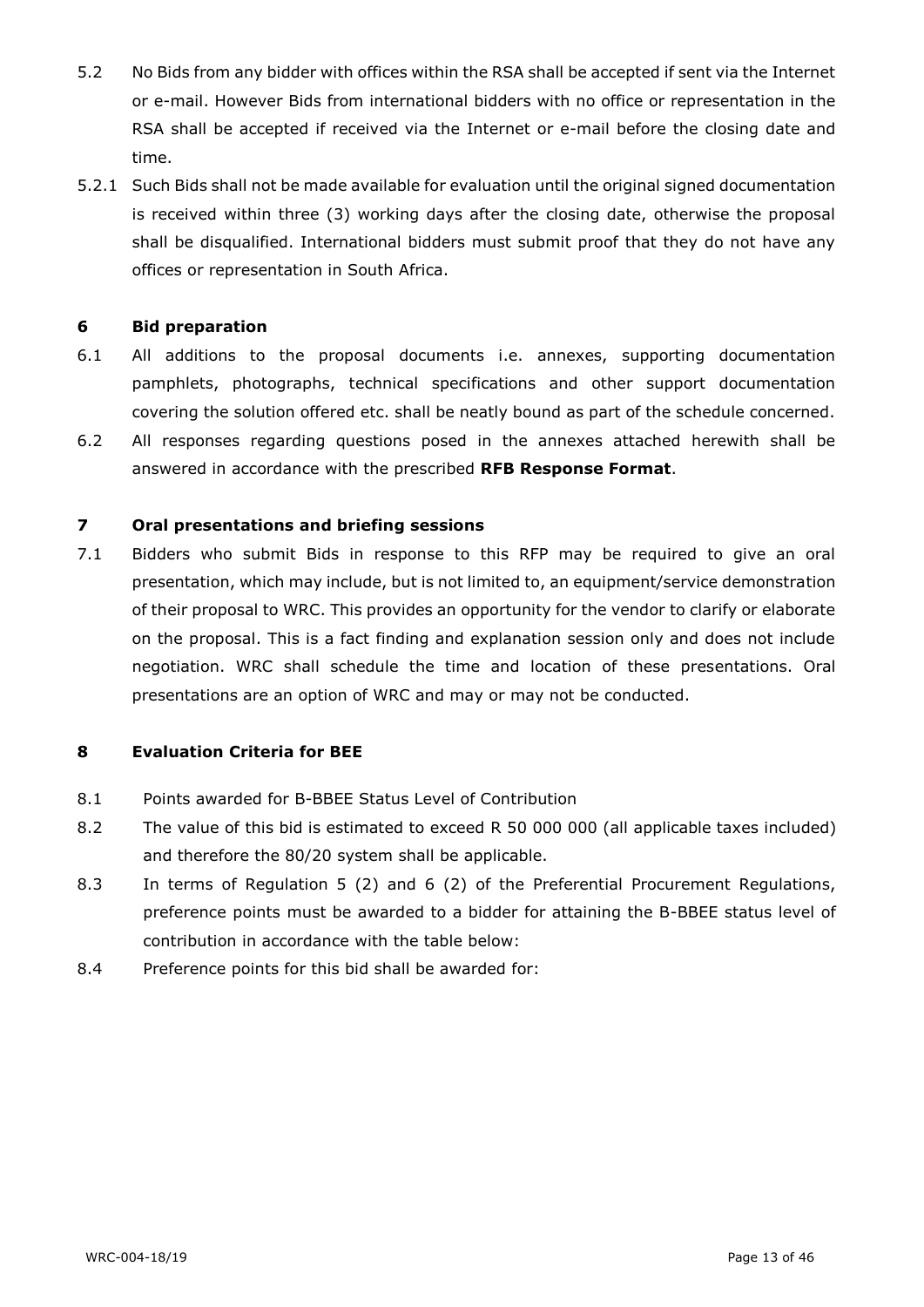(a) Price; and

(b) B-BBEE Status Level of Contribution.

| <b>B-BBEE Status Level of</b><br>Contributor | <b>Number of points</b><br>$(80/20$ system) |
|----------------------------------------------|---------------------------------------------|
| 1                                            | 20                                          |
| 2                                            | 18                                          |
| 3                                            | 14                                          |
| $\overline{4}$                               | 12                                          |
| 5                                            | 8                                           |
| 6                                            | 6                                           |
| 7                                            | 4                                           |
| 8                                            | 2                                           |
| Non-compliant contributor                    | O                                           |

- 8.5 Bidders who qualify as EMEs in terms of the B-BBEE Act must submit a certificate issued by an Accounting Officer as contemplated in the CCA or a Verification Agency accredited by SANAS or a Registered Auditor. Registered auditors do not need to meet the prerequisite for IRBA's approval for the purpose of conducting verification and issuing EMEs with B-BBEE Status Level Certificates.
- 8.6 Bidders other than EMEs must submit their original and valid B-BBEE status level verification certificate or a certified copy thereof, substantiating their B-BBEE rating issued by a Registered Auditor approved by IRBA or a Verification Agency accredited by SANAS.
- 8.7 A trust, consortium or joint venture, will qualify for points for their B-BBEE status level as a legal entity, provided that the entity submits their B-BBEE status level certificate.
- 8.8 A trust, consortium or joint venture will qualify for points for their B-BBEE status level as an unincorporated entity, provided that the entity submits their consolidated B-BBEE scorecard as if they were a group structure and that such a consolidated B-BBEE scorecard is prepared for every separate bid.
- 8.9 Tertiary institutions and public entities will be required to submit their B-BBEE status level certificates in terms of the specialized scorecard contained in the B-BBEE Codes of Good Practice.
- 8.10 A person will not be awarded points for B-BBEE status level if it is indicated in the bid documents that such a bidder intends sub-contracting more than 25% of the value of the contract to any other enterprise that does not qualify for at least the points that such a bidder qualifies for, unless the intended sub-contractor is an EME that has the capability and ability to execute the sub-contract.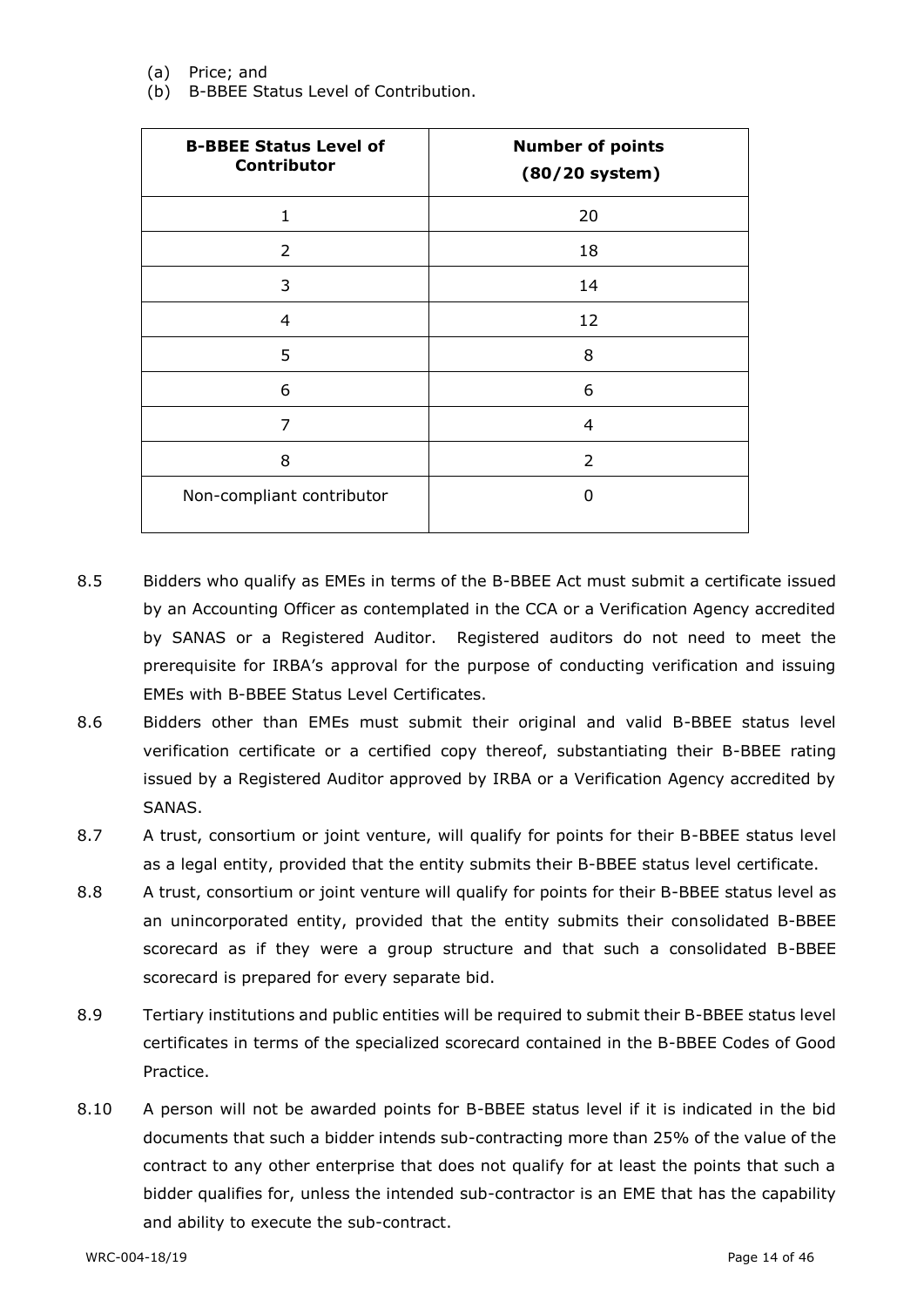8.11 A person awarded a contract may not sub-contract more than 25% of the value of the contract to any other enterprise that does not have an equal or higher B-BBEE status level than the person concerned, unless the contract is sub-contracted to an EME that has the capability and ability to execute the sub-contract.

## **9 Evaluation criteria and methodology**

#### 9.1 **Functional evaluation criteria**

"Functionality" means the measurement according to predetermined norms of a service or commodity designed to be practical and useful, working or operating, taking into account quality, reliability, viability and durability of a service or commodity.

The need to invite and evaluate bids on the basis of functionality depends on the nature of the required commodity or service.

When inviting bids, WRC indicates: -

- (i) Whether the bids will be evaluated on functionality;
- (ii) The evaluation criteria for measuring functionality;
- (iii) The weight of each criterion; and
- (iv) The applicable values as well as the minimum threshold for functionality

#### **FUNCTIONAL / TECHNICAL EVALUATION CRITERIA**

This will bid will not be evaluated on Functionality only Price and Preference evaluation will apply.

## 9.2 **Price and preference evaluation criteria**

Subsequent to the eligibility screening phase, the second phase of evaluation of the Bids shall be based on the **80/20** PPPFA principle and the points for evaluation criteria are as follows:

| Price points            | 80         |
|-------------------------|------------|
| Preferential points/BEE | 20         |
| Total                   | 100 points |

All Bid received shall be evaluated by a panel using the preference points system as stipulated in the Preferential Procurement Regulations.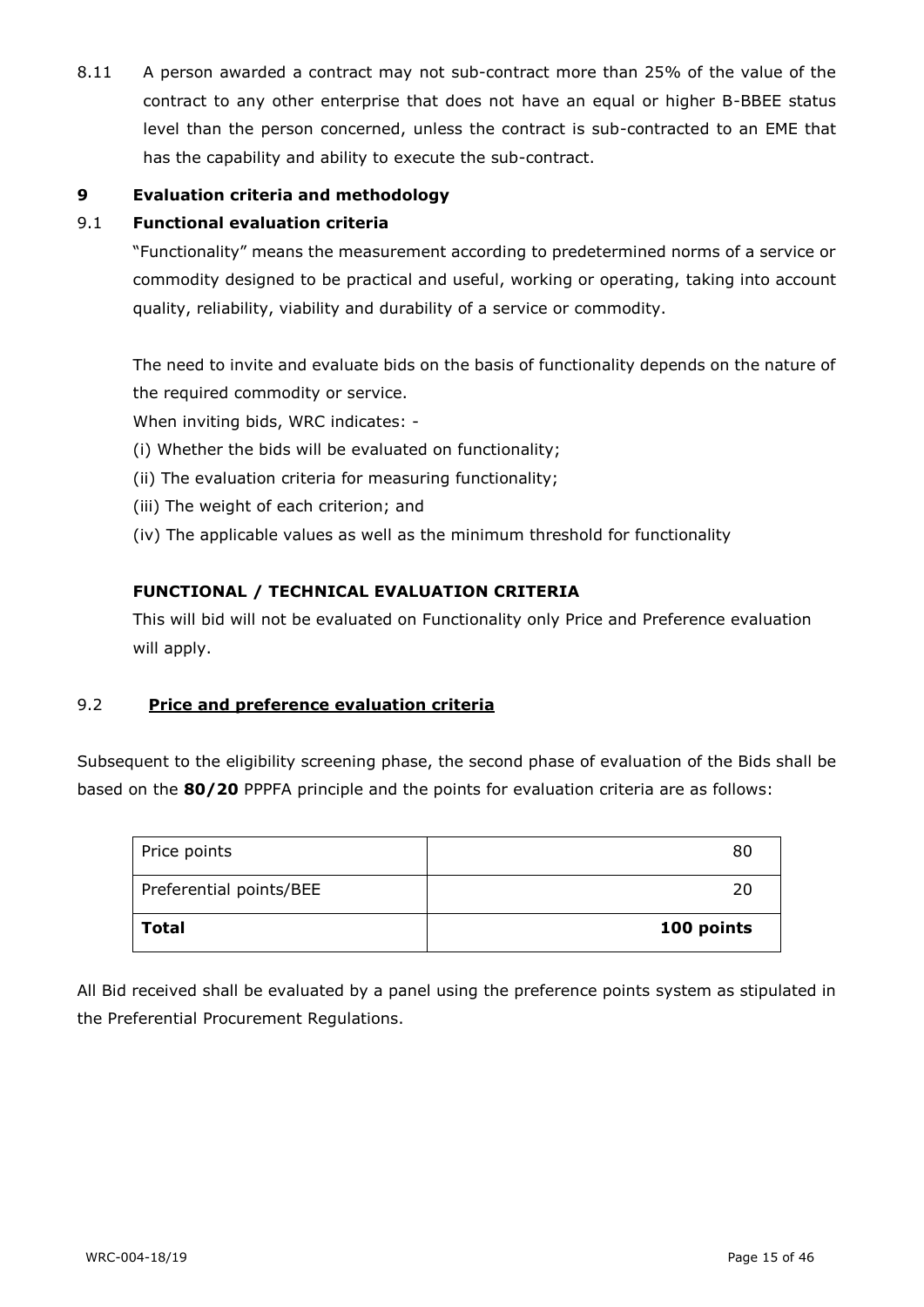## **1. BIDDING CONDITIONS**

- 2.1 Bidders shall provide full and accurate answers to all (including mandatory) questions posed in this document, and, are required to explicitly state either "Comply" or "Not Comply" or "Partial" (with a  $\sqrt{ }$ )" regarding compliance with the requirements. Where necessary, the bidder shall substantiate their response to a specific question.
- 2.2 A " $\sqrt{''}$  under "Comply" will be interpreted as full compliance/acceptance to the applicable paragraph. A **""** under "Comply" will be interpreted that the Bidder/s has/have read and understood the paragraph, but the bidder does **not accept** the content of the applicable paragraph. A **""** under "Partial" will be interpreted and evaluated objectively against explanations and supporting documentation accordingly.

#### **NOTE:If PARTIAL is indicated as the level of compliance and NO supporting documentation is provided that clearly clarifies the Bidder/s position, the paragraph will be evaluated as "Non-Comply".**

## **It is mandatory for the bidders to comply with the following bid conditions.**

2.3 The following bid conditions will govern the contract between the WRC and the successful bidder:

| Requirement                                                | <b>ACCEPT</b> | <b>NOT ACCEPT</b> |
|------------------------------------------------------------|---------------|-------------------|
| 2.3.1                                                      |               |                   |
| Bidders are invited to offer the Services in accordance    |               |                   |
| with the attached Specifications and the conditions within |               |                   |
| this document.                                             |               |                   |
| 2.3.2                                                      |               |                   |
| The successful Bidder/s will be contracted to procure the  |               |                   |
| Services for a period to be agreed after which WRC         |               |                   |
| reserves the right to review and extend the contract for   |               |                   |
| further period/s at the WRC's discretion.                  |               |                   |
| 2.3.3                                                      |               |                   |
| The fees will be negotiated.                               |               |                   |
| <b>Interpretation of requirements</b>                      | <b>ACCEPT</b> | <b>NOT ACCEPT</b> |
| 2.3.4                                                      |               |                   |
| The Bidder/s shall accept WRC's interpretation of any      |               |                   |
| specific requirement in the<br>Bid<br>documents<br>or      |               |                   |
| Specifications<br>should there<br>of<br>be a<br>difference |               |                   |
| interpretation between the Bidder/s and WRC.<br>2.3.5      |               |                   |
| Should any dispute arise as a result of this of this Bid   |               |                   |
| and/or the subsequent contract, which cannot be settled    |               |                   |
| to the mutual satisfaction of the Bidder/s and WRC's, it   |               |                   |
| shall be dealt with in terms of paragraph 3.0 of this      |               |                   |
| document.                                                  |               |                   |
| 2.3.6                                                      |               |                   |
| Should there be any discrepancies between the Bid          |               |                   |
| conditions and any other documentation that forms part     |               |                   |
| of this RFP, the Bid conditions shall take preference.     |               |                   |

| <b>Documentation</b>                                       | <b>ACCEPT</b> | <b>NOT ACCEPT</b> |
|------------------------------------------------------------|---------------|-------------------|
| 2.3.7                                                      |               |                   |
| Fully comprehensive service documentation shall be         |               |                   |
| supplied in English by each Bidder, which shall explicitly |               |                   |
| and detail, describe the service/s offered. This           |               |                   |
| documentation shall include sufficient detail to clearly   |               |                   |
| give the reader a precise and unambiguous description      |               |                   |
| of the service/s offered. Incomplete or incomprehensive    |               |                   |
| service documentation will result in rejection of the      |               |                   |
| offer.                                                     |               |                   |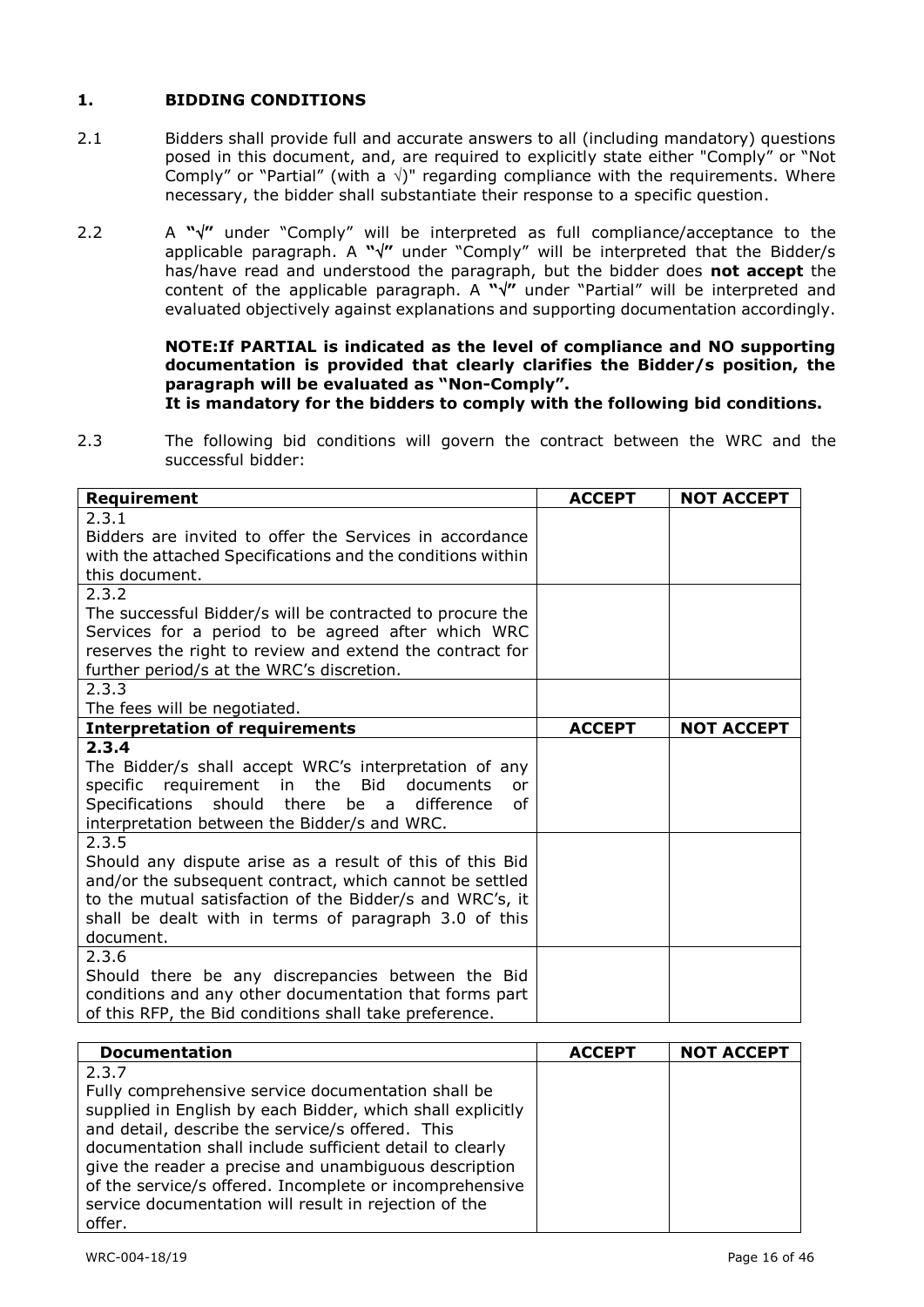| 2.3.8                                                  |  |
|--------------------------------------------------------|--|
| Bidder's name and address should clearly appear on the |  |
| outside of tender documents and on envelope.           |  |

| <b>Selection</b>                                             | <b>ACCEPT</b> | <b>NOT ACCEPT</b> |
|--------------------------------------------------------------|---------------|-------------------|
| 2.3.9                                                        |               |                   |
| WRC reserves the right to evaluate and consider any Bids     |               |                   |
| that do not comply strictly to this RFP.                     |               |                   |
| 2.3.10                                                       |               |                   |
| Acceptance of any Bids will only indicate, without any       |               |                   |
| obligations on the part of either WRC and/or a Bidder,       |               |                   |
| the willingness of such parties to enter into negotiations,  |               |                   |
| which may or may not result in a contract/order as the       |               |                   |
| case may be.                                                 |               |                   |
| 2.3.11                                                       |               |                   |
| WRC reserves the right to make a selection solely on the     |               |                   |
| information received in the Bids or to negotiate further     |               |                   |
| with one or more Bidder/s.                                   |               |                   |
| 2.3.12                                                       |               |                   |
| The Bidder/s selected for further negotiations, if any, will |               |                   |
| be chosen on the basis of the greatest benefit to WRC        |               |                   |
| not necessarily on the basis of lowest price or any<br>and   |               |                   |
| other criteria.                                              |               |                   |
| 2.3.13                                                       |               |                   |
| Should WRC consider it necessary, the Bidder/s shall         |               |                   |
| agree to an inspection of the resources and works of the     |               |                   |
| Bidder, if so required.                                      |               |                   |
| 2.3.14                                                       |               |                   |
| Should WRC consider it necessary, WRC will visit the         |               |                   |
| Bidder/s customer sites.                                     |               |                   |
| 2.3.15                                                       |               |                   |
| WRC reserves the right:                                      |               |                   |
| 2.3.15.1 to cancel this RFP at any time;                     |               |                   |
| 2.3.15.2 not to accept any Bids;                             |               |                   |
| 2.3.15.3 to accept one or more Bids for further              |               |                   |
| negotiation and;                                             |               |                   |
| 2.3.15.4 To contact any Bidder during the evaluation         |               |                   |
| period, to clarify information only, without                 |               |                   |

informing any other Bidder.

| Copyright                                                | <b>ACCEPT</b> | <b>NOT ACCEPT</b> |
|----------------------------------------------------------|---------------|-------------------|
| 2.3.16                                                   |               |                   |
| The specifications are the intellectual property of WRC. |               |                   |
| 2.3.17                                                   |               |                   |
| The contents of any specifications are the property of   |               |                   |
| WRC and are confidential. It shall not in any manner be  |               |                   |
| reproduced, destroyed, lent or given away without the    |               |                   |
| permission.                                              |               |                   |

| <b>Precedence</b>                                      | <b>ACCEPT</b> | <b>NOT ACCEPT</b> |
|--------------------------------------------------------|---------------|-------------------|
| 2.3.18                                                 |               |                   |
| All details, dimensions and instructions shown on any  |               |                   |
| drawings, diagrams and specifications quoted, shall    |               |                   |
| form part of this bid document.                        |               |                   |
| 2.3.19                                                 |               |                   |
| If there is any contradictory requirements between the |               |                   |
| specifications, the drawings referred to and other     |               |                   |
| specifications that have been quoted, the order of     |               |                   |
| precedence, from highest to lowest is:                 |               |                   |
| • Statutory and mandatory requirements,                |               |                   |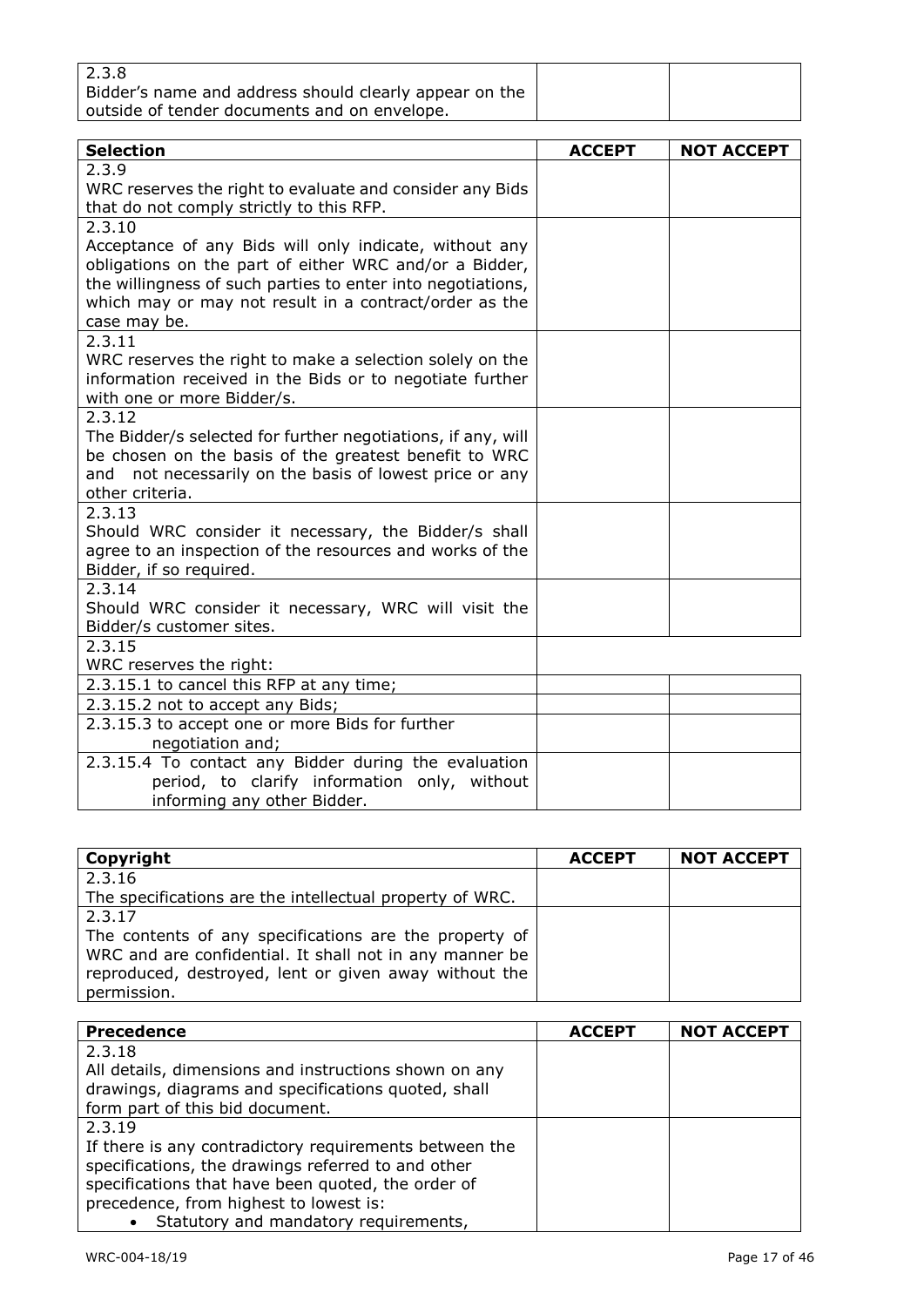| This bid document,   |  |
|----------------------|--|
| Contract Conditions. |  |

| <b>Alternative suppliers</b>                              | <b>ACCEPT</b> | <b>NOT ACCEPT</b> |
|-----------------------------------------------------------|---------------|-------------------|
| 2.3.20                                                    |               |                   |
| The Bidder accepts that the WRC will have the right to    |               |                   |
| contract with any other Service Provider for provision of |               |                   |
| services not covered by this specification.               |               |                   |
| 2.3.21                                                    |               |                   |
| Bidder must also submit: A written statement to the       |               |                   |
| specification of WRC by the bidder, that none of his      |               |                   |
| personnel have any involvement or interest in the         |               |                   |
| bidder's business.                                        |               |                   |

| <b>Submission of Bid</b>                               | <b>ACCEPT</b> | <b>NOT ACCEPT</b> |
|--------------------------------------------------------|---------------|-------------------|
| 2.3.22                                                 |               |                   |
| WRC will also reject an offer if the Bidder/s fail to  |               |                   |
| complete the compliance Certificate/s in the format as |               |                   |
| described in paragraphs 2.1.1 and 2.1.2.               |               |                   |

| Service approval                                         | <b>ACCEPT</b> | <b>NOT ACCEPT</b> |
|----------------------------------------------------------|---------------|-------------------|
| 2.3.23                                                   |               |                   |
| The Procuring of the Services shall not take place until |               |                   |
| WRC has given final approval of all procedures.          |               |                   |

| <b>Additional Criteria</b>                                 | <b>ACCEPT</b> | <b>NOT ACCEPT</b> |
|------------------------------------------------------------|---------------|-------------------|
| 2.3.24                                                     |               |                   |
| WRC will evaluate the bids against the following criteria: |               |                   |
| Specifications/<br>• Compliance to the                     |               |                   |
| Functionality                                              |               |                   |
| Price<br>$\bullet$                                         |               |                   |
| • Economic Empowerment                                     |               |                   |
| • Compliance to Bid Condition                              |               |                   |

| <b>Black Economic Empowerment</b>                        | <b>ACCEPT</b> | <b>NOT ACCEPT</b> |
|----------------------------------------------------------|---------------|-------------------|
| 2.3.25                                                   |               |                   |
| WRC has established a programme of economic              |               |                   |
| empowerment in our procurement strategies. In this       |               |                   |
| regard, companies are required to indicate their         |               |                   |
| involvement, current and planned, with black             |               |                   |
| businesses and professionals. This will for an important |               |                   |
| part of the evaluation criteria to be used. WRC reserves |               |                   |
| the right to request all relevant information,           |               |                   |
| agreements and other documents to verify information     |               |                   |
| supplied in response hereto.                             |               |                   |

| Addenda                                                 | <b>ACCEPT</b> | <b>NOT ACCEPT</b> |
|---------------------------------------------------------|---------------|-------------------|
| 2.3.26                                                  |               |                   |
| In the event that modifications, clarifications or      |               |                   |
| additions to the RFP become necessary, all Bidders will |               |                   |
| be notified, in writing, addenda to this RFP.           |               |                   |
| <b>Preparation Costs</b>                                | <b>ACCEPT</b> | <b>NOT ACCEPT</b> |
| 2.3.27                                                  |               |                   |
| All costs incurred in the preparation, presentation and |               |                   |
| demonstration of the response shall be for the account  |               |                   |
| of the bidder. All supporting documentation and         |               |                   |
| manuals submitted with RFP will become WRC property     |               |                   |
| unless otherwise stated by the Bidder/s at the time of  |               |                   |
| submission.                                             |               |                   |
| <b>Confidential Material</b>                            | <b>ACCEPT</b> | <b>NOT ACCEPT</b> |
| 2.3.28                                                  |               |                   |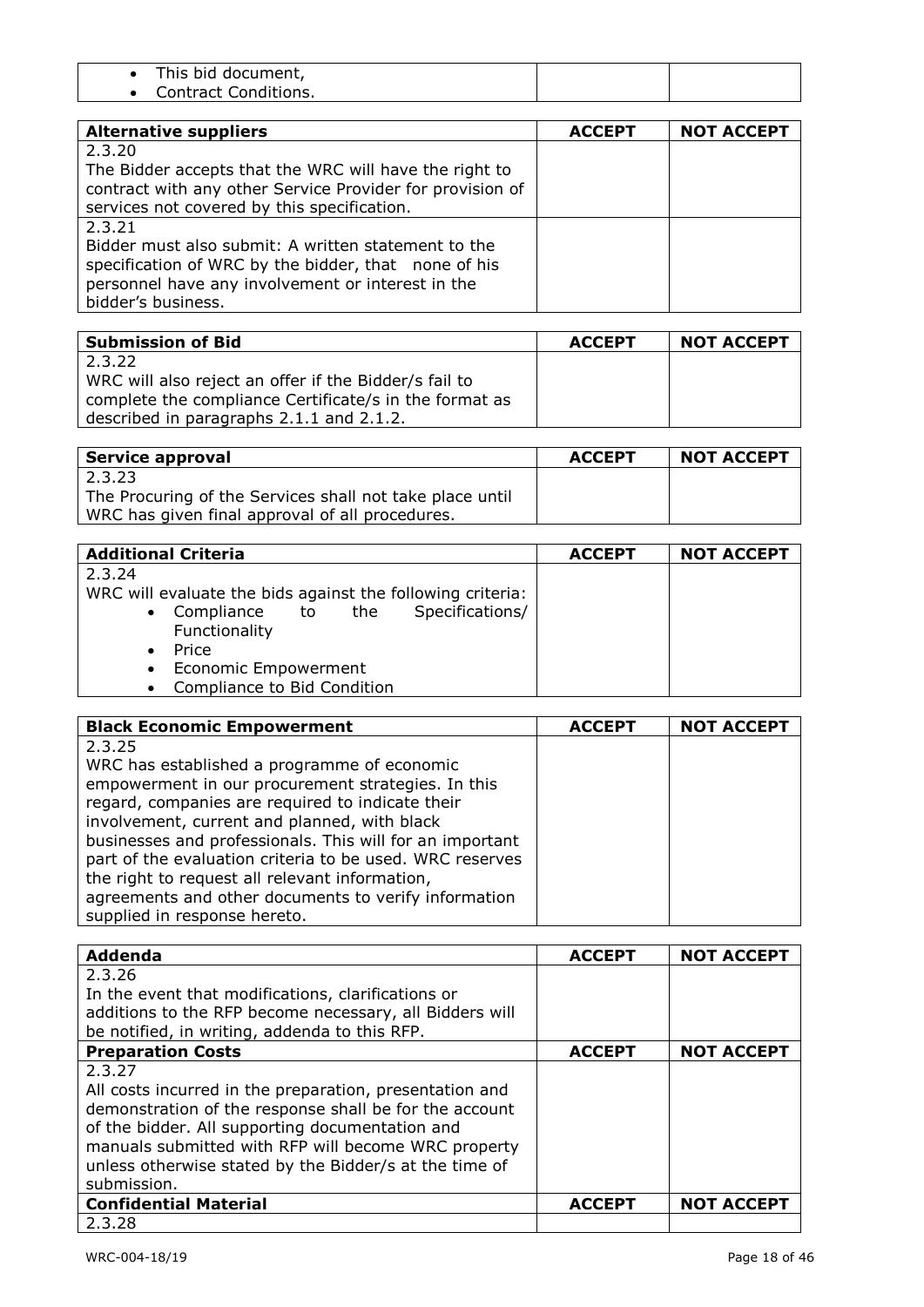| Any material submitted by the Bidder/s, which is<br>considered to be confidential in nature, must be clearly<br>marked as such.                                                                                                                                                                                                                                                                                                                  |               |                   |
|--------------------------------------------------------------------------------------------------------------------------------------------------------------------------------------------------------------------------------------------------------------------------------------------------------------------------------------------------------------------------------------------------------------------------------------------------|---------------|-------------------|
| <b>Payment Terms - Local Creditors</b>                                                                                                                                                                                                                                                                                                                                                                                                           | <b>ACCEPT</b> | <b>NOT ACCEPT</b> |
| 2.3.29<br>Payments of invoices will be effected on by last day of<br>the calendar month following the calendar month of<br>receipt of a correct and original invoice.<br>Invoices/statements should be submitted after WRC has<br>acknowledged receipt of the services procured or goods<br>supplied. A correct and original monthly statement<br>reflected the above invoices must be submitted to WRC<br>by the 5 <sup>th</sup> of each month. |               |                   |

#### **Please note that the following clauses of WRC conditions and Procedures governing the Procurement of Services.**

#### **2.4 Contract Termination**

2.4.1 A contract/s with a successful Bidder/s may be terminated by the WRC on the grounds of valid commercial or operational requirements that were not foreseen at the time of the Request for Bid being submitted and the contract being entered into. The WRC, if it wishes to terminate the contract, shall be required to give 30 (thirty) days written notice of its intention to terminate the contract. Such notice must be preceded by bona fide discussion between the WRC and the successful Bidder. In this instance the WRC shall only remain liable for all amounts due to the successful Bidder with respect to the period ending on the date of the cancellation and shall not be held liable for any damages or losses on the basis of such a termination of the contract.

#### 2.5 **DISPUTE RESOLUTION**

- 2.5.1 All disputes arising out of this RFP or relating to the legal validity of this RFP or any part thereof shall be resolved under this paragraph. The parties must refer any dispute to be resolved by:
	- o Negotiation, in terms of paragraph 2.5.3; failing which
	- o Mediation, in terms of paragraph 2.5.4; failing which
	- o Arbitration, in terms of paragraph 2.5.6.
- 2.5.2 Paragraph Clause 2.5.1 shall not preclude any party from access to an appropriate court of law for interim relief in respect of urgent matters by way of an interdict, or mandamus pending finalisation of the dispute resolution process contemplated in paragraph 2.5.1, for which purpose the parties irrevocably submit to the jurisdiction of a division of the High Court of the Republic of South Africa.
- 2.5.3 Within ten (10) days of notification, the parties must seek an amicable resolution to the dispute by referring the dispute to designated and authorized representatives of each of the parties to negotiate and resolve the dispute. If an amicable resolution to the dispute is found the authorized representatives of the parties must sign, within the ten (10) day period, an agreement confirming that the dispute has been resolved.
- 2.5.4 If negotiation in terms of paragraph 2.5.3 fails, the parties must, within fifteen (15) days of the negotiations failing, refer the dispute for resolution by mediation under the rules of the Arbitration Foundation of Southern Africa (or its successor or body nominated in writing by it in its stead).
- 2.5.5 The periods for negotiation (specified in paragraph 2.5.3) or for referral of the dispute for mediation (specified in paragraph 2.5.4), may be shortened or lengthened by written agreement between the parties.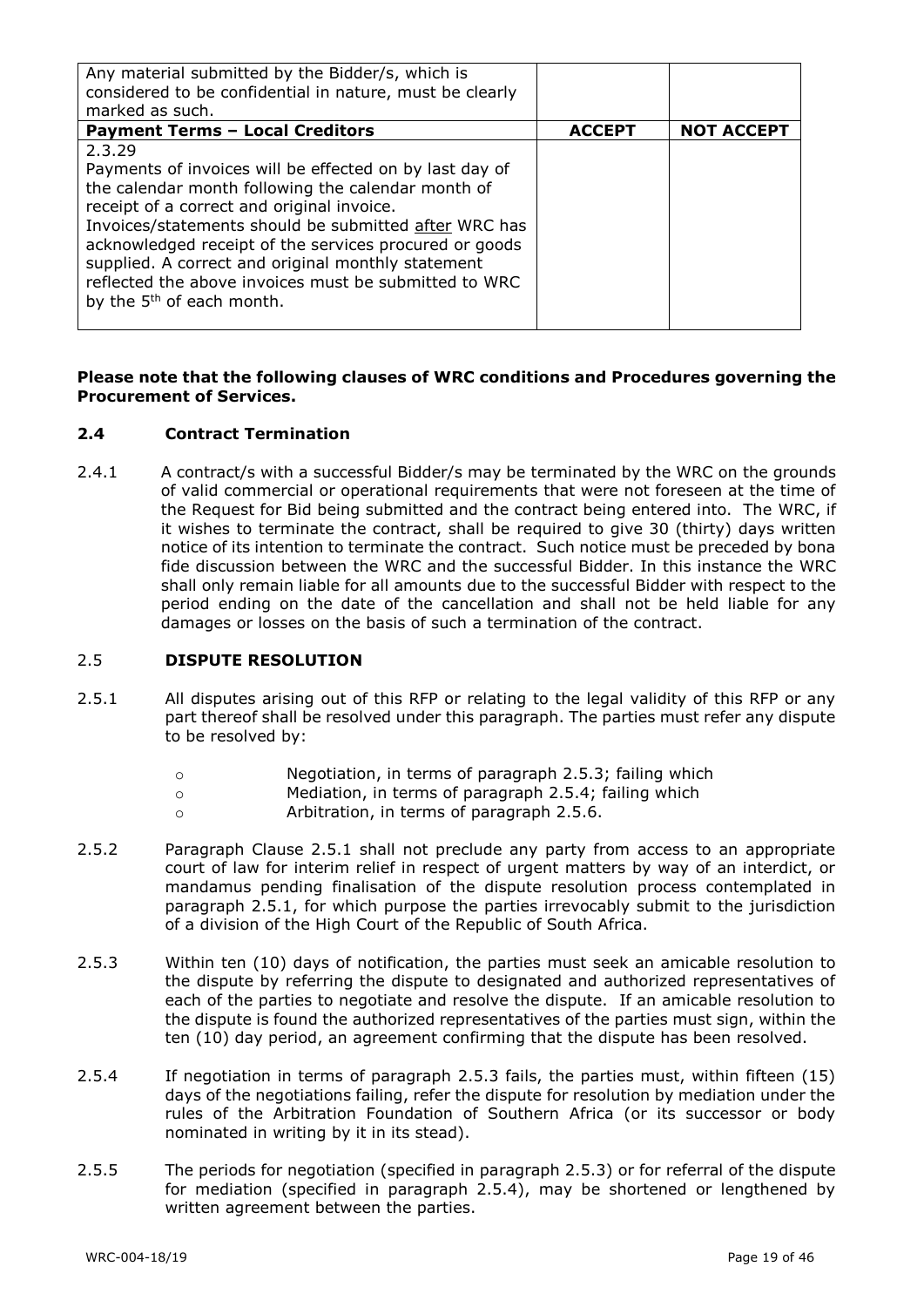- 2.5.6 In the event of the mediation contemplated in paragraph 2.5.4 failing the parties shall refer the dispute, within fifteen (15) days of the mediation failing, for resolution by expedited arbitration under the current rules of the Arbitration Foundation of Southern Africa (or its successor or body nominated in writing by it in its stead).
- 2.5.7 A single arbitrator shall be appointed by agreement between the parties within ten (10) days of the dispute being referred for arbitration, failing which the arbitrator shall be appointed by the Secretariat of the Arbitration Foundation of Southern Africa (or its successor or body nominated in writing by it in its stead).
- 2.5.8 At all times, every reasonable effort shall be made to ensure that such arbitrator has the necessary technical skills to enable him to adjudicate the dispute in a satisfactory manner.
- 2.5.9 The arbitration shall be held at Sandton, South Africa, in English.
- 2.5.10 The South African law shall apply.
- 2.5.11 The parties shall be entitled to legal representation.
- 2.5.12 The award of the arbitrator shall be final and binding on the parties, who hereby agree to give effect to the award. Either party shall be entitled to have the arbitrator's award made an order of court at the cost of the party requesting same.
- 2.5.13 This paragraph shall constitute the irrevocable consent of the parties to the dispute resolution proceeding in terms hereof and neither of the parties shall be entitled to withdraw there from or to claim at any arbitration proceedings that they are not bound by the arbitration provisions of this RFP.
- 2.5.13 Both parties shall comply with all the provisions of the RFP and with all due diligence during the determination of such dispute should the latter arise during the course of the RFP.

#### **2.6 PAYMENT TERMS - LOCAL CREDITORS**

- 2.6.1 Original, detailed, correct and complete tax invoices, monthly statements (where applicable), VAT registration numbers (where applicable), verification of bank details (in the format required) and any other relevant supporting documents must be submitted to the Fund after it has acknowledged receipt in writing of the services procured or goods received, to its satisfaction.
- 2.6.2 Tax invoices and all necessary supporting documents contemplated in 9.1 above must be submitted to the Fund by the  $1<sup>st</sup>$  (first) business day of a calendar month in order for payment to be effected by the end of the same calendar month. Otherwise payment shall be effected by the end of the following calendar month. Payments shall furthermore only be made on condition that the required documentation submitted are the originals, correct and complete.
- 2.6.3 No penalty interest shall be permitted to be charged in the event of the requirements referred to in 9.1 and 9.2 above not being complied with.
- 2.6.4 Payment shall be effected by electronic bank transfer or any other method of payment decided to be used by the Fund from time to time and at the Fund's sole discretion.
- 2.6.5 Payment shall furthermore be subject to the Fund's standard Special Terms and Conditions of Contract, which if applicable shall prevail over this clause in all instances; and a copy whereof shall be furnished upon request.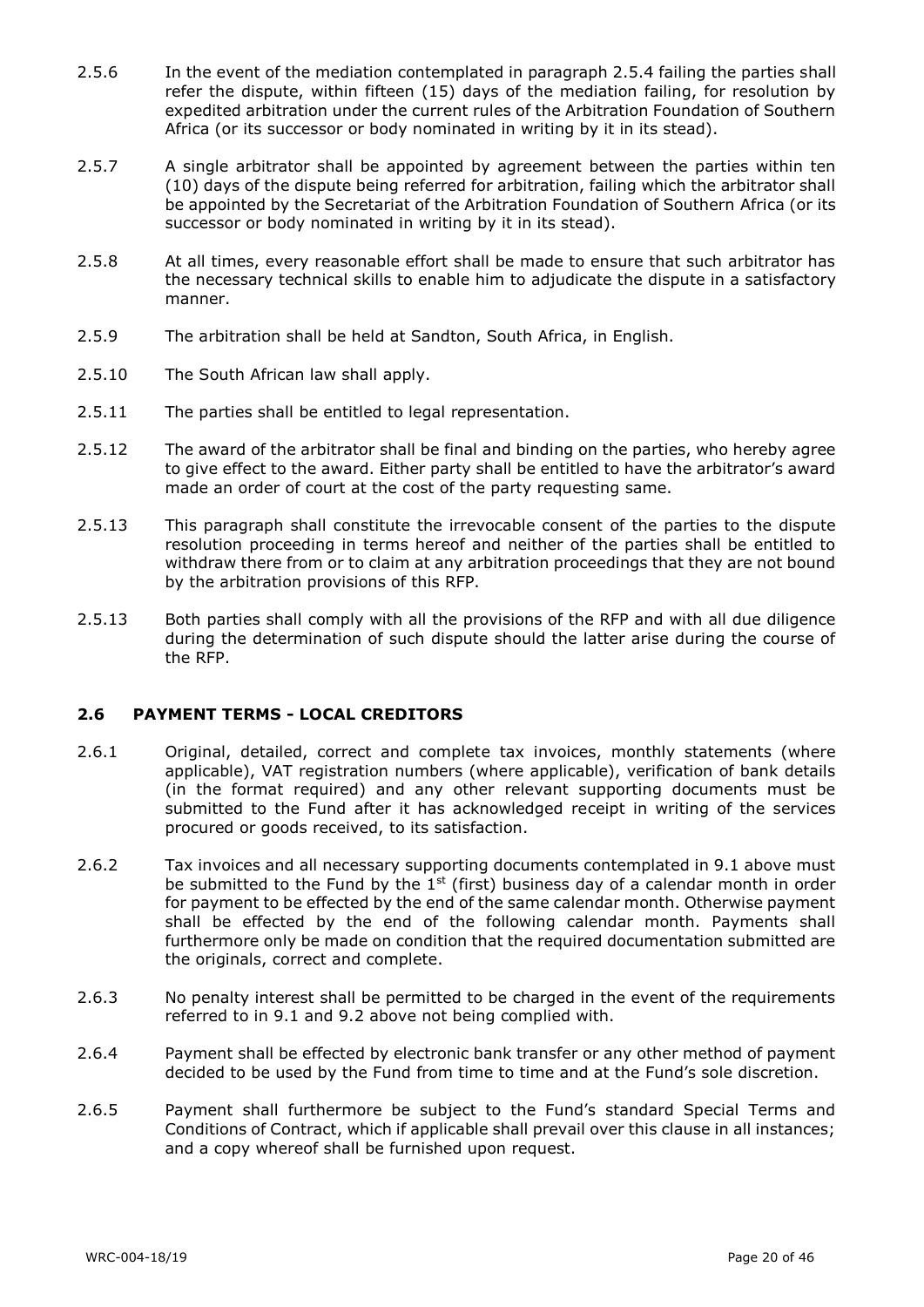## **2.7 TERMINATION**

2.7.1 The following clause will be applicable to all contracts entered into/orders placed by WRC:

> If, at any time during the currency of this Bid and subsequent contract/order, WRC in its reasonable discretion determines that the other party has, in respect of this bid, contract/order or any other contract/order or agreement to which they were or are parties to:

- Acted dishonestly and/or in bad faith, and/or
- Has made any intentional or negligent misrepresentation to WRC whether in any negotiations preceding the conclusion of, or in the execution of this RFP or any other agreement between the parties,

Then WRC shall be entitled by written notice to the other party forthwith to cancel this contract/order. Upon such cancellation, WRC shall be entitled, in addition to all other remedies available to it, to recover from the other party all damages it has suffered by virtue of such conduct by the other party. Should, at the time of such cancellation, WRC be indebted to the other party for any amounts whatsoever, WRC shall be entitled to withhold payment in respect thereof for a period of 90 (ninety) days from the date of cancellation in order to investigate the party's conduct and any damages suffered by WRC. NO payment by WRC to the other party after the lapse of such period shall preclude WRC thereafter, from recovering from the other party any such damages as it may have suffered.

#### **2.8 SPECIFIC INFORMATION REQUIRED**

For ease of reference and evaluating purposes, please furnish replies under the same headings and refer individually to all specific paragraph numbers. Please be clear in your response and use definite answers.

#### **2.9 COPIES REQUIRED**

It is a condition that the Bidder/s shall furnish an offer comprising of one original for the supply of products and services enumerated in this Request for Bid Document. The Bidder/s shall ensure that all the relevant information and documentation is submitted with the original as well as the copies. WRC shall not be liable should it become evident that a Bidder/s offer/s is/are not accepted and the reason for such non-acceptance is as a result of the Bidder/s failure to include the information in all copies.

#### **2.10 DUE DILIGENCE**

Bidder/s must supply Financial Information as requested in par 2.11.10 and Annexure C.

## **2.11 GENERAL VENDOR INFORMATION**

The following general information is required from the prospective vendor:

#### 2.11.1 **NAME OF COMPANY/TRADING AS:**

- •Postal Address
- •Street Address
- •Telephone and facsimile numbers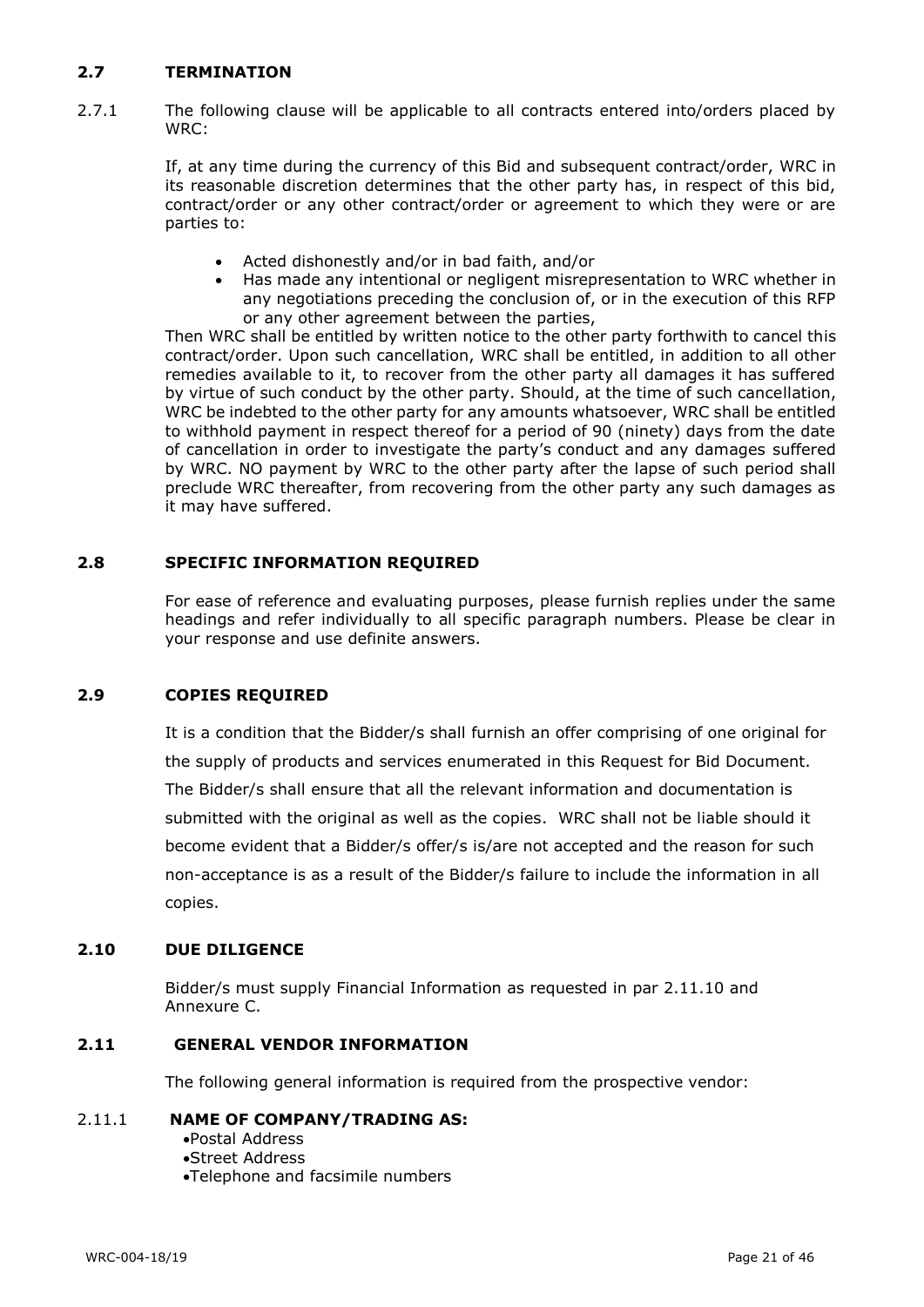- 2.11.2 **COMPANY HEAD OFFICE:**
	- •Postal Address
	- •Street Address
	- •Telephone and facsimile numbers
- 2.11.3 Contact person
- 2.11.4 List of Directors/Partners/affiliated companies with proof of shareholding with this companies/trust - Compulsory
- 2.11.5 List of shareholders (**Certified** original copies of individual share certificates/**certified** original copies of Cipro registration document indicating members with percentage interest).
- 2.11.6 Date of registration **–** [if applicable]
- 2.11.7 Company registration number. [if applicable]

#### **2.11.8 Draw or attach the organizational structure of your company:**

- a) Ownership structure, i.e. the % shareholding by major investors and controlling interest in affiliated companies.
- b) Basic functional structure, i.e. the administrative section of your company with which WRC will be dealing on a day-to-day basis.
- 2.11.9 **Valid** Tax Clearance Certificate. **Compulsory**
- 2.11.10 **Audited** Financial Statements with auditor's report of the company for the past three years. / Financial Statements of a CC for the past three years prepared by an independent accountant with proof.

#### **2.12 INFRASTRUCTURE**

- a) Would you describe your business as international, national or regional?
- b) List all branches and offices of your company countrywide (Republic of South Africa) together with telephone numbers.

## **2.13 ACTIVITY AND SERVICE PROFILE**

- 2.13.1 Detailed description of main field of expertise/area of operation of company.
- 2.13.2 Range of services offered.
- 2.13.3 Reference list of some contracts completed during the last 3 to 5 years, including value, duration, location and contact persons
- 2.13.4 List of current contracts and value thereof. Submit a list of current contracts, contact person and contract numbers.

Has any contract with your company ever been cancelled by a client? If YES, provide details.

## **2.14 TRAINING CAPABILITIES**

- 2.14.1 Does you company have any in-house training capabilities? (Infrastructure)
- 2.14.2 If YES, provide an overview of:
	- Activities included in this process (in-house training).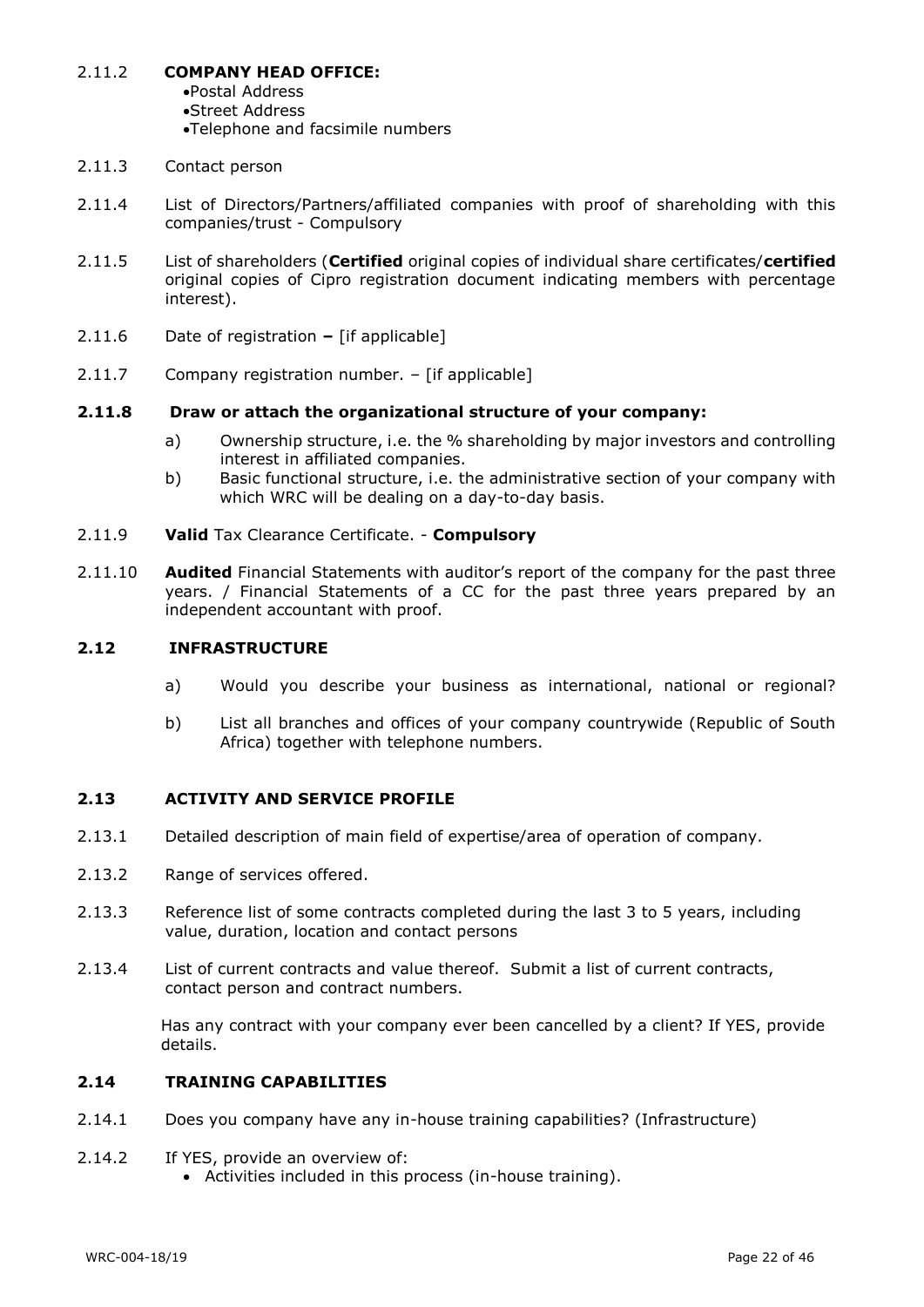- Method used for evaluating the effectiveness of the in-house training capabilities to ensure the required level of service is maintained.
- 2.14.3 What training is done by the company?
- 2.14.4 What type of training is done for you by other companies and who are these companies? (Provide details please)
- 2.14.5 What type of continuing/supplementary training is done by the company? Give details of subjects, schedules, etc.
- 2.14.6 Do you have staff in your training department employed on a contract basis? If YES, give details.

## **2.15 MANAGEMENT AND SERVICING**

- 2.15.1 Please supply a full description of how the company is organized together with an organization organogram.
- 2.15.2 Please indicate a breakdown of staff compliment into management/ supervisors/ administration/ guards/ other services (specify).
- 2.15.3 Please provide details of qualifications and selection process with regards to management/supervisory expertise in the company.
- 2.15.3.1 Are all these personnel employed on a full-time basis? If not, provide details.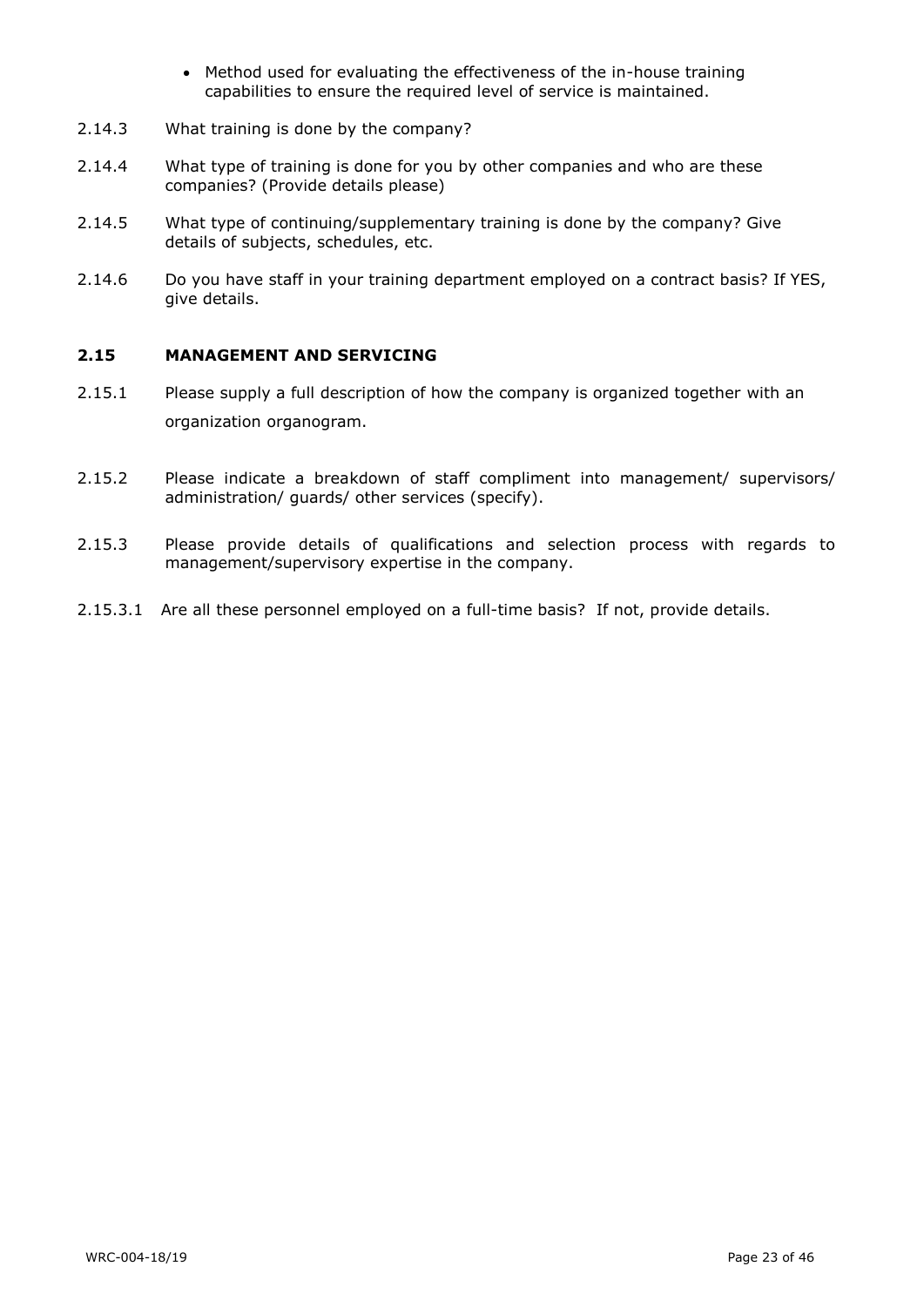# **THE FOLLOWING ANNEXES MUST BE FURNISHED**

#### **(FAILURE TO DO SO SHALL RESULT IN YOUR BID BEING DISQUALIFIED)**

- **Annexure A:** Scope of Work
- **Annexure B: SBD3.1:** Pricing Schedule Firm Prices
- **Annexure C:** Supplier SARS Tax Compliance Status TAX COMPLIANCE SYSTEM PIN must be submitted for Water Research Commission to verify Tax Compliance status on SARS efilling
- **Annexure D: SBD4:** Declaration of Interest
- **Annexure E: SBD6.1:** Preference Claim Forms in terms of Preferential Procurement **Regulations**
- **Annexure F: SBD8:** Declaration of Bidder's Past Supply Chain Practices
- **Annexure G: SBD9**: Certificate of Independent Bid Determination
- **Annexure H:** Certified copies (Copy with original stamp) of your CIPC company Registration documents listing all members with percentages, in case of a CC
- **Annexure I:** Certified copies (Copy with original stamp) of all latest share certificates, in case of a company
- **Annexure I:** Record of Addenda issued to bidders before the bid closing date
- **Annexure J:** General Condition of Contract
- **Annexure K:** List of traceable references of past and present clients, (Company name, department, branch, contact person with office telephone number)
- **Annexure L:** Central Supplier Database Compliance History Report (CSD Report)
- **Annexure M:** Original or certified copy of B-BBEE certificate or original Sworn Affidavit B-BBEE Certificate for EME and QSE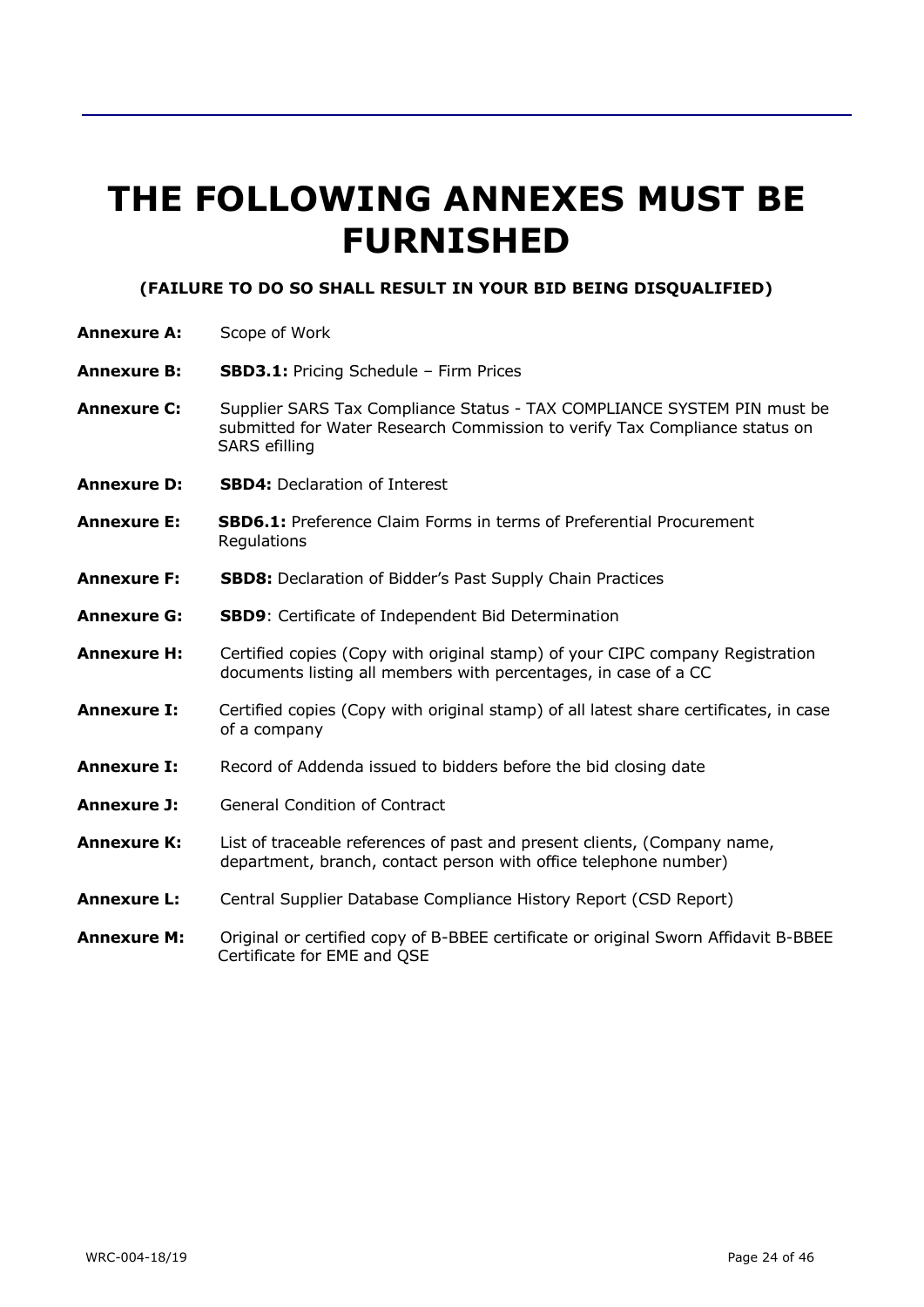#### **1. SPECIAL INSTRUCTIONS TO VENDORS**

- Should a vendor have reasons to believe that the Technical Specification is not open and/or is written for a particular brand or product; the vendor shall notify Procurement Services within ten (10) days after publication of the bid.
- Bidders shall provide full and accurate answers to the mandatory questions posed in this document, and, where required explicitly state either "Comply/Not Comply" regarding compliance with the requirements. Bidders must substantiate their response to all questions, including full details on how their proposal/solution will address specific functional requirements. All documents as indicated must be supplied as part of the submission.

## **2. BACKGROUND TO THE PROJECT**

The Water Research Commission (WRC) is a national public entity (Schedule 3A), Established in terms of the Water Research Act (Act No 34 of 1971).

The Water Research Commission ("WRC") seeks the services of professional, highly competent, well-managed, to provide **mobile phone (contract) for a period of twenty-four (24) months**

#### **3. REQUIREMENT**

The WRC seek to employ the services of a service provider to provide mobile phone (contract) for a period of twenty-four (24) months

#### **3.1 SCOPE OF WORK**

We require proposals to meet the requirements as stipulated below:

#### **2 contract types**

#### **Option 1.**

Quantity of 61 for the Samsung A8 (SM-A530FZKAXFA) 2018 Model or equivalent.

Minimal data allocation of 5GB per month for the full duration of the contract.

Voice call minutes allocated at a minimum of 300 per month for the full duration of the contract (this should not be embedded from within any" App")

Cleary list any free" elements included within this package.

Clearly indicate the carryover elements applicable {i.e. data not used in month 1will carry over into the following month. If is it not used by the end the 2nd month (60 days from issue), it expires in its entirety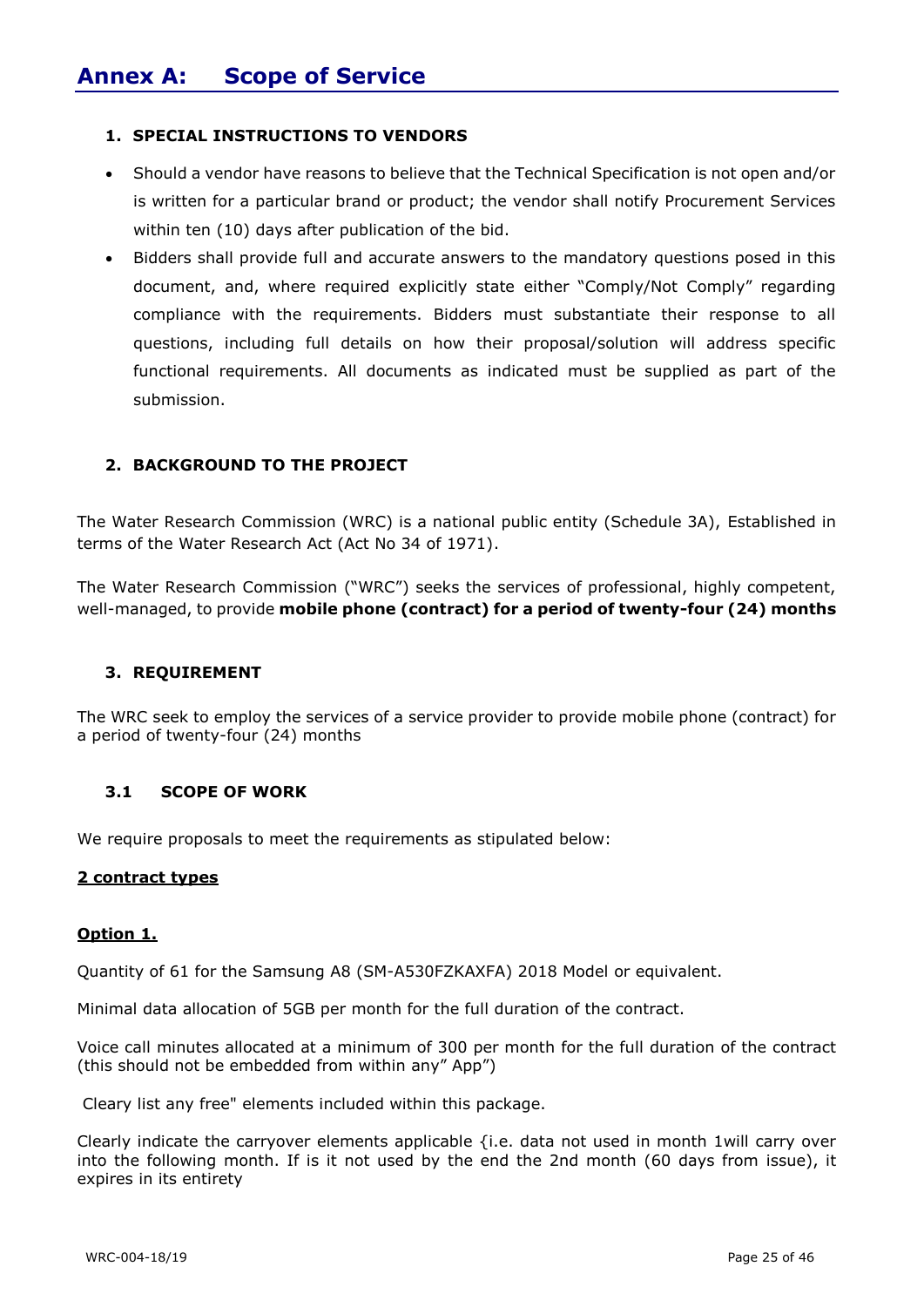## **Option 2.**

Quantity of 61 for the Samsung A8 (SM-A530FZKAXFA) 2018 Model or equivalent. Minimal data allocation of 20GB per month for the full duration of the contract. Voice call minutes allocated at a minimum of 300 per month for the full duration of the contract (this should not be embedded from within any App").

Cleary list any free" elements included within this package.

Clearly indicate the carryover elements applicable {i.e. data not used in month 1will carry over into the following month. If is it not used by the end the 2nd month (60 days from award), it expires in its entirety

Additionally, all vendors must be able to provide free normal voice calling from their network to other networks or landlines.

- Each contract must include a handset (subsidized over the full duration of contract)
- All free calls need to be stated in proposal
- WRC should have the option to continue services per line or suspend usage once the call or data limit is reached monthly. This should be on a per user/ line basis
- Any additional benefits need to be stipulated
- The device and SIM must be available on LTE network
- The package must have international roaming capabilities and be enabled by default for all users. The WRC should have the facility to turn these on/off per the need.
- Provider must have extensive network coverage both locally and internationally with minimal dropped calls.

Coverage map for National footprint to be included. Partnership and coverage map to be included for international footprint.

- Provider must appoint an account manager for the WRC's Corporate account. Contract to have SLA's with the necessary turn-a-round times indicated in the proposal submission.
- The pricing options must be available based on the indicated Samsung A8 or equivalent handset.
- FUP to be attached to proposal if/where applicable
- Provider must offer number porting services and facilitate the porting (where necessary) from the existing service provider to themselves (should they be awarded).
- Contract must be for the maximum duration of 24 months. No contracts should autorenew and the only optional accepted will be the existing contracts to continue a monthto-month basis once the full term has been reached.
- Mobile insurance must be added as an option and clearly indicated on the quote as an individual line-item and should be optional at the WRC's discretion.
- Top up services must be available allowing the end-user to recharge at will.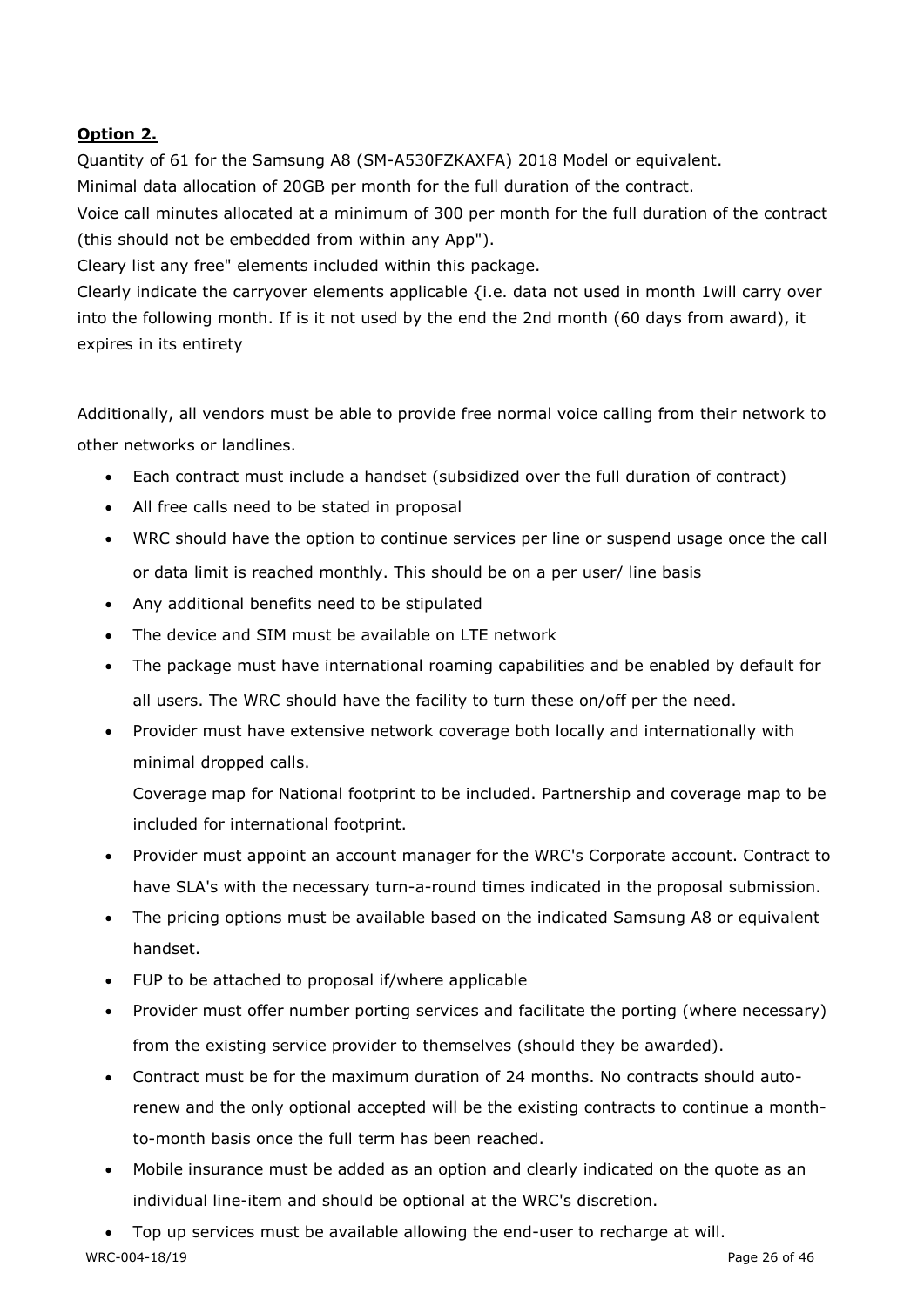- Must include itemized billing under corporate account. When international usage is applicable, the billing for those services must be included once received.
- Must include CLI.
- Detailed local, international and interconnect voice and data rates to be supplied as part of documentation and should be included with the vendor's proposal.
- If/ where applicable- all contracts must be viewable through an online corporate interface available to the WRC.
- Any additional benefits for users (locally or internationally) should be clearly indicated within the proposal.
- International travel options for data should be clearly qualified within the vendors proposal submission.

## **4. SUBMISSION OF BIDS**

Bidders are required to submit **One (01)** original bid document.

WRC may request clarification or further information regarding any aspect of the bid. The bidder must supply the requested information within 12 hours or unless otherwise indicated after the request has been made; otherwise the bidder may be disqualified.

#### **5. EVALUATION PHASES**

**The received bid proposals will be evaluated in different phases in order to arrive to the final phase of bid award, and the phases will be as follows:**

## **5.1 PHASE ONE (01): MANDATORY / MINIMUM REQUIREMENTS SCREENING**

*In this phase All bids received will be verified for compliance and completeness of the submitted proposal per the below set of mandatory requirements. Bidders who fails to comply with the below requirements WILL be eliminated and bidders who comply with the below progresses to the next phase of technical evaluation.*

- Bid forms must be properly received on the bid closing date and time specified on the invitation, fully completed, dated and signed in ink.
- Bid forms must be properly fully completed, dated, signed in ink and initial every page of the bid.
- Submission of the bid document must be binded and is without tearing any pages off.
- Invitation to Bid (SBD 1) must be fully completed,
- Submission of a Valid SARS Tax Clearance Certificate together with Supplier SARS Tax Compliance Status Verification PIN to enable Water Research Commission to verify Tax Compliance status on SARS eFilling. NB: Bidders whom their Tax matters are not in order will not be considered for this bid.
- Submission of fully completed Pricing Schedule (Purchases Goods SBD 3.1),
- Submission of fully completed SBD 4 (Declaration of Interest),
- Submission of fully completed SBD 6.1 (Preference Claim Certificate),
- Submission of the original or certified B-BBEE Status Level Verification Certificate or original B-BBEE Sworn Affidavit in case of EME and QSE)
- Submission of fully completed SBD8 (Declaration of Bidders Past SCM Practice),
- Submission of fully completed SBD9 (Certificate of Independent Bid Determination),
- Business Registration Certificate e.g. CK 1, certificate of incorporation
- Familiarise yourself and Initial every page of the General Condition of Contract
- Submission of Central Supplier Database (CSD) Compliance History Report.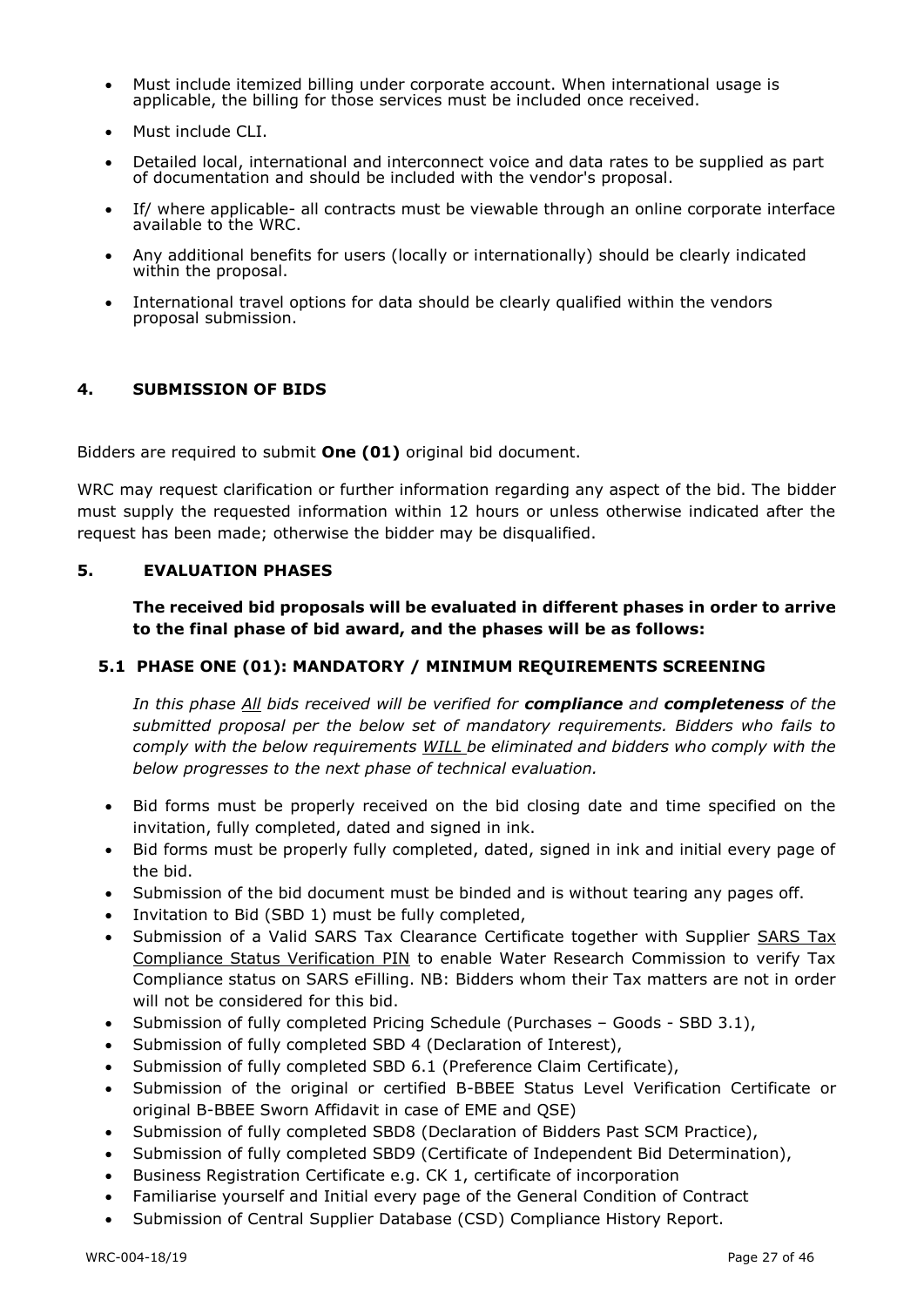### **NB: Any bidders who did not sign and submit any of the requested documents may be disqualified.**

#### **5.2 PHASE TWO (2): EVALUATION OF BID RESPONSES USING THE FUNCTIONAL**

#### **REQUIREMENTS:**

#### **TECHNICAL FUNCTIONAL CRITERIA:**

Note: Functionality scoring will be on a sliding scale as per the below table:

| <b>SCORE</b> | DESCRIPTION |
|--------------|-------------|
|              | Poor        |
|              | Average     |
| 3            | Good        |
| 4            | Very Good   |
| 5            | Excellent   |

## **TECHNICAL CRITERIA**

| <b>No</b>      | <b>Element</b>                                                                                                                     | <b>WEIGHTING</b> |
|----------------|------------------------------------------------------------------------------------------------------------------------------------|------------------|
| 1.             | Knowledge & experience<br>(Attach company profile)                                                                                 | 40%              |
| 2.             | Solution<br>(Fit for use/ offering analysis / specification compliance                                                             | 25%              |
| 3.             | Capability                                                                                                                         |                  |
|                | (A service provider that is licensed by the necessary<br>regulatory bodies. SLA's incl. support/organisational<br>structure        | 20%              |
| $\mathbf{4}$ . | References                                                                                                                         |                  |
|                | (Attach relevant references from people or companies- on<br>letterheads of the respective companies and include<br>contact details | 15%              |
|                | Minimum of three (3) reference letters                                                                                             |                  |
|                | <b>TOTAL TECHNICAL REQUIREMENTS SCORE</b>                                                                                          | 100%             |

**NB:** Service providers are expected to meet a minimum threshold of 80% on above technical requirements

## **Technical Requirements**

1.1 Non-Mandatory

| The bidder Must have Relevant and Traceable Accept | Do     | not |
|----------------------------------------------------|--------|-----|
| experience in Mobile phones contracting.           | accept |     |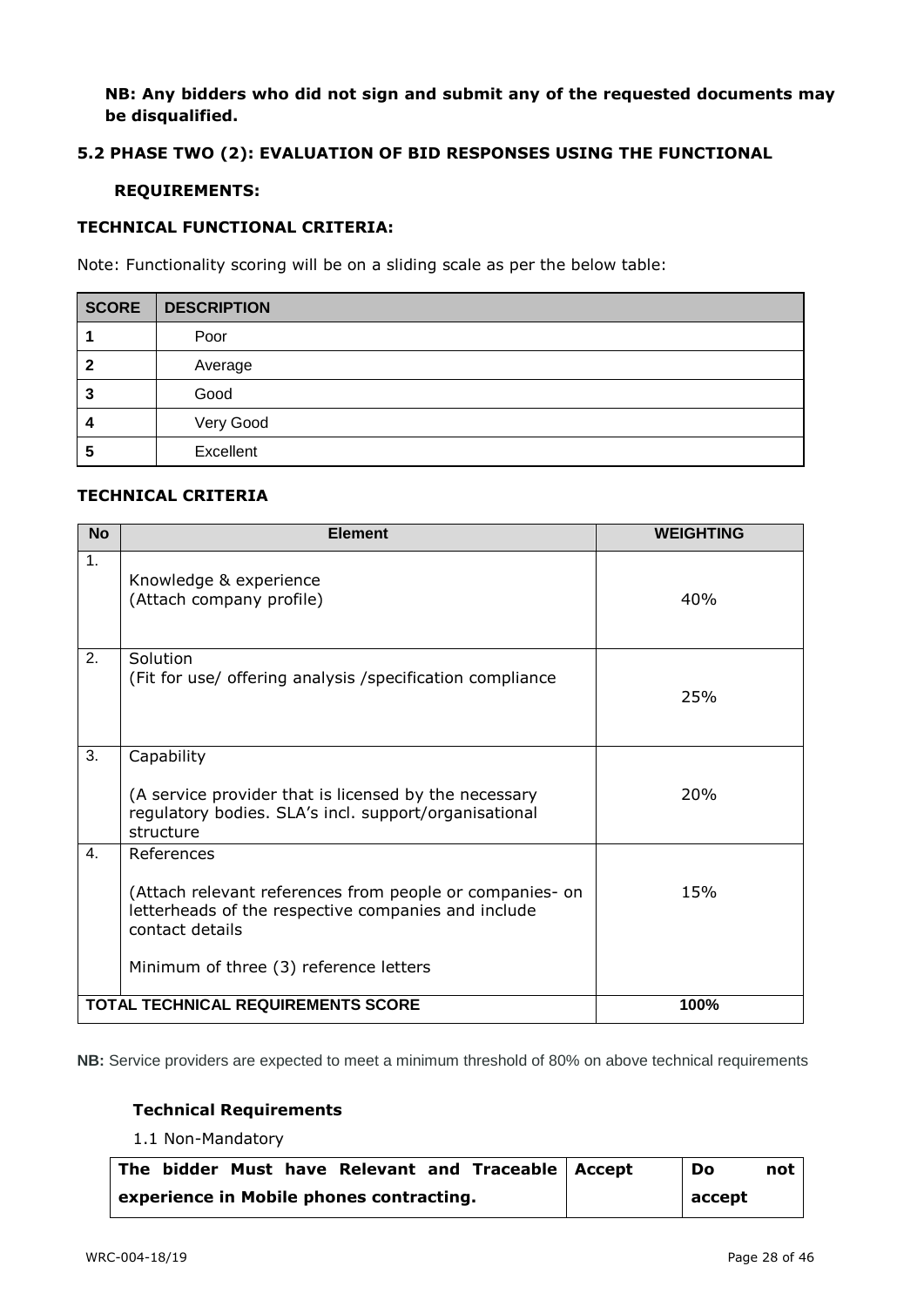| (Attach relevant Company Profile indicating the |  |
|-------------------------------------------------|--|
| experience)                                     |  |
| <b>Substantiate</b>                             |  |

1.2 Non-Mandatory

| The Bidder must have enough capacity and Accept<br>indicate the personnel to be assigned to this | Do<br>not<br>accept |
|--------------------------------------------------------------------------------------------------|---------------------|
| portfolio (Attach C. V's).                                                                       |                     |
| <b>Substantiate</b>                                                                              |                     |

1.3 Non-Mandatory

| The bidder must Submit relevant & traceable $ $ Accept | Do     | not |
|--------------------------------------------------------|--------|-----|
| references (full details of the referee and the        | accept |     |
| description of the work done and attach reference      |        |     |
| letters).                                              |        |     |
| <b>Substantiate</b>                                    |        |     |

#### 1.4 Non-Mandatory

| The bidder must have the ability to conceptualise<br>and implement | <b>Accept</b> | Do<br>accept | not |
|--------------------------------------------------------------------|---------------|--------------|-----|
|                                                                    |               |              |     |
| <b>Substantiate</b>                                                |               |              |     |

1.5 Non-Mandatory

| Implementation plan - details based how to<br>implement the service and the timelines. | Accept | <b>Do</b><br>accept | not |
|----------------------------------------------------------------------------------------|--------|---------------------|-----|
|                                                                                        |        |                     |     |
| <b>Substantiate</b>                                                                    |        |                     |     |

## **5.3 PHASE THREE (3): PRICE AND B-BBEE EVALUATION**

## **5.3.1 EVALUATION CRITERIA AND WEIGHTING:**

The RFB stipulated that the responses to be evaluated using the 80/20 preference points system in accordance with the PPPFA guidelines. Based on this system the points will be allocated as follows:

| <b>Criteria</b> | <b>Points</b> |
|-----------------|---------------|
| Price           | 80            |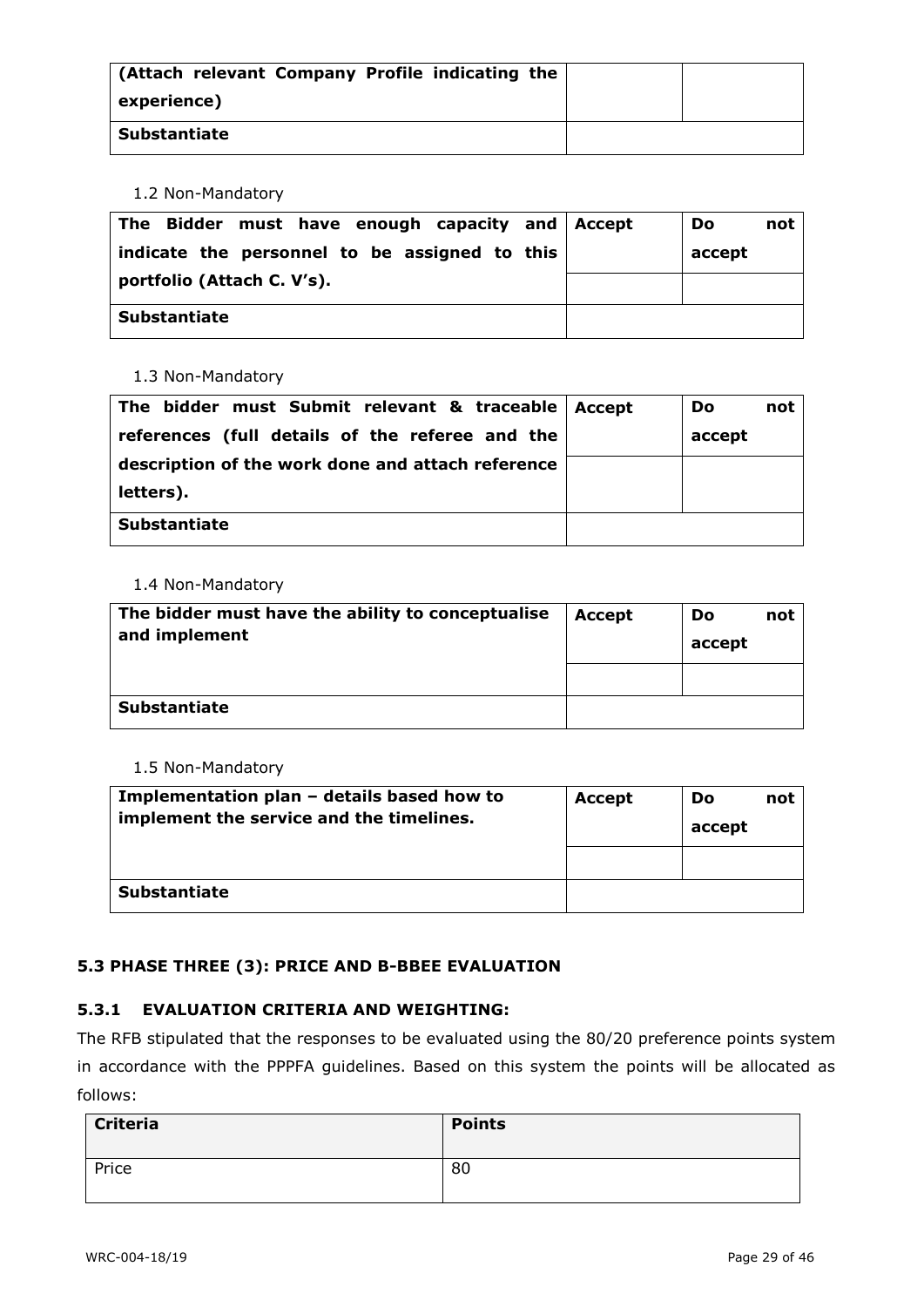| Participation Goals/BEE | 20  |
|-------------------------|-----|
| <b>Total</b>            | 100 |

## **5.3.2 EVALUATION FORMULA**

The following formula will be applied to calculate the scores:

## **Price Formula**

The following PPPFA formula was used to evaluate the price proposals submitted by bidders, this formula was used because price was the only criterion that was scored i.e. the whole 80 points were allocated to price.

 $PS = 80 (1 - Pt - Pmin)$ 

Pmin

Ps = Points scored for price of the bid under consideration.

Pt = Rand value of bid under consideration.

Pmin = Rand value of lowest acceptable bid

## **6. FINAL AWARD**

Bidder who obtains highest total points on PRICE and B-BBEE claimed points shall be awarded the contract. WRC reserves the right to appoint one or more service providers for this project.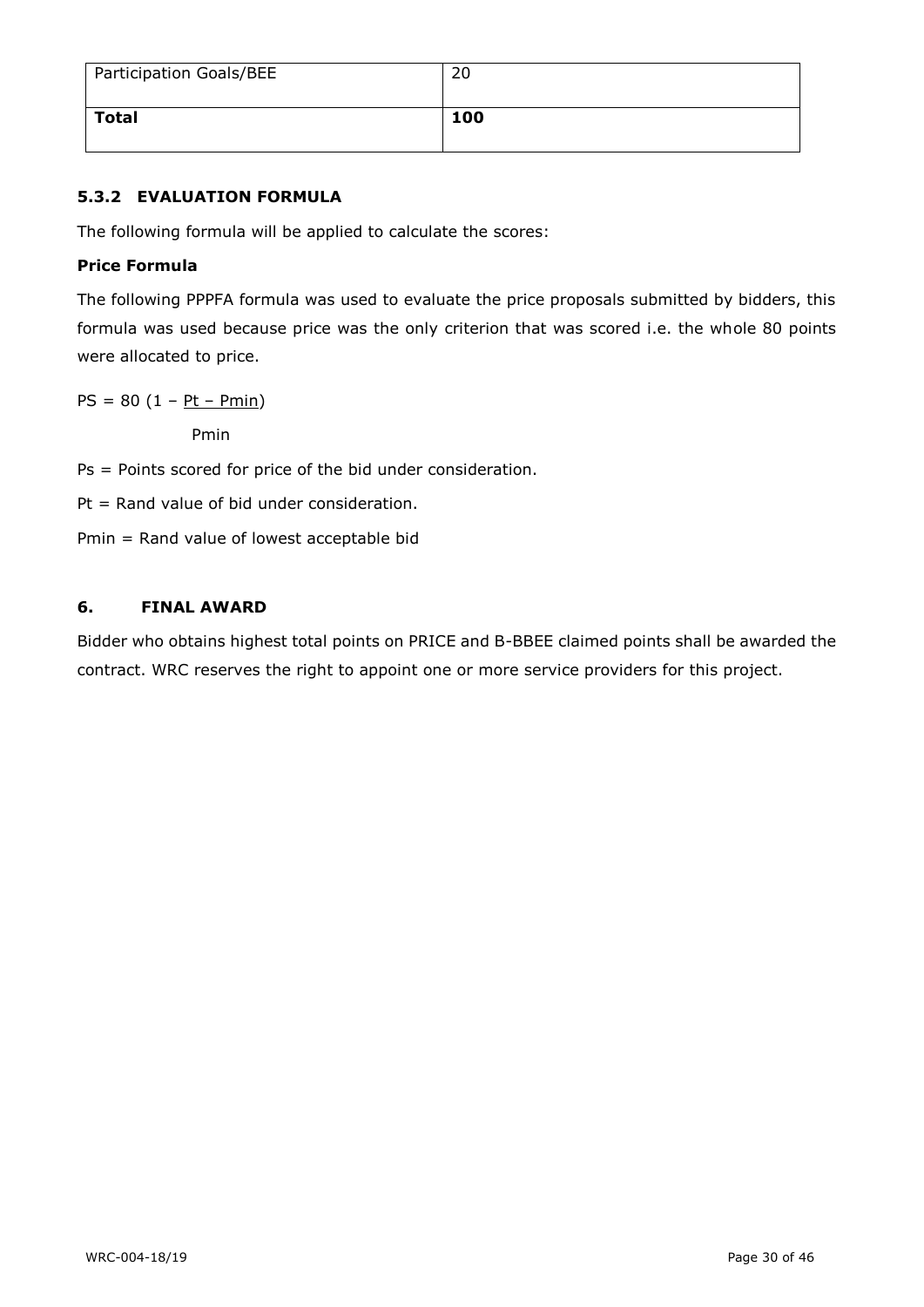#### **This annexure should be completed and signed by the Bidder's authorised personnel as indicated below:**

- 1 Please indicate your total bid price here: R………………………………………………………………………………………..…
- 2 **Important: It is mandatory to indicate your total bid price as requested above. This price must be the same as the total bid price you submit in your pricing schedule. Should the total bid prices differ, the one indicated above shall be considered the correct price.**

#### 3 **NOTE: All prices must be VAT inclusive and must be quoted in South African Rand (ZAR).**

4 Are the rates quoted firm for the full period of the contract?

YES NO

5 **Mandatory**: If not firm for the full period, provide details of the basis on which adjustments shall be applied e.g. CPI, and also details of the cost breakdown.

| Basis of adjustment: |  |
|----------------------|--|
| Cost Breakdown:      |  |
|                      |  |
|                      |  |
|                      |  |
|                      |  |
|                      |  |

#### 6

| The cost of installation, delivery, site preparation etc. must be $\Box$ Comply<br>included in this proposal. | Not comply | Not<br>Applicable |
|---------------------------------------------------------------------------------------------------------------|------------|-------------------|
|                                                                                                               |            |                   |
| Substantiate / Comments                                                                                       |            |                   |

7

| Yearly increases in the maintenance cost must be clearly indicated. | Comply | Not comply | Not<br>Applicable |
|---------------------------------------------------------------------|--------|------------|-------------------|
|                                                                     |        |            |                   |
| Substantiate / Comments                                             |        |            |                   |

8

| Yearly price increases on maintenance and licence fees must not<br>exceed the CPI, with the anniversary date of the contract as | Comply | Not comply | Not<br>Applicable |
|---------------------------------------------------------------------------------------------------------------------------------|--------|------------|-------------------|
| baseline.                                                                                                                       |        |            |                   |
| Substantiate / Comments                                                                                                         |        |            |                   |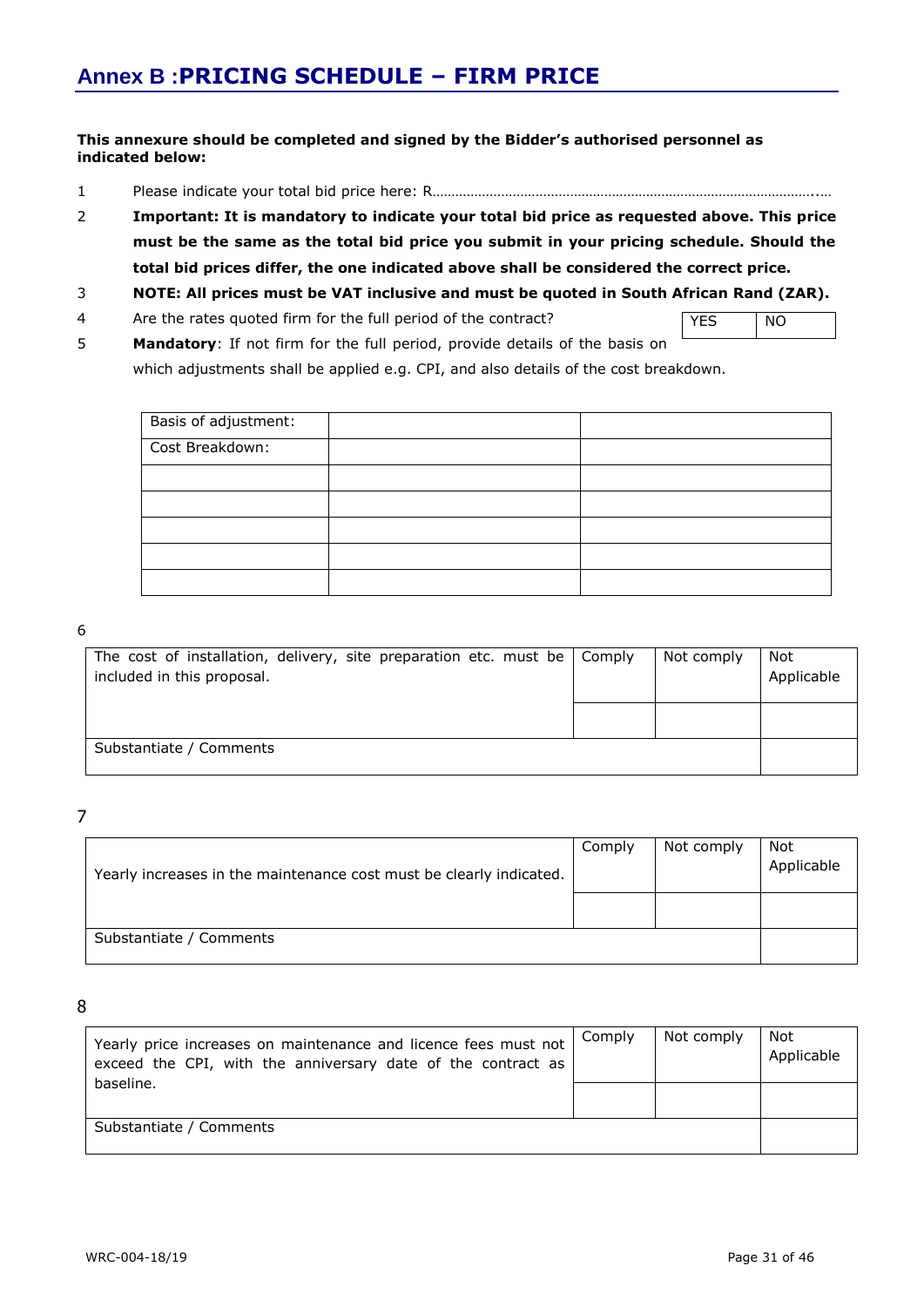| No price adjustments that are 100% linked to exchange rate<br>variations shall be allowed. | Comply | Not comply | Not<br>Applicable |
|--------------------------------------------------------------------------------------------|--------|------------|-------------------|
|                                                                                            |        |            |                   |
| Substantiate / Comments                                                                    |        |            |                   |

## 10

| The bidder must indicate clearly which portion of the service price<br>as well as the monthly costs is linked to the exchange rate. | Comply | Not comply | Not<br>Applicable |
|-------------------------------------------------------------------------------------------------------------------------------------|--------|------------|-------------------|
|                                                                                                                                     |        |            |                   |
| Substantiate / Comments                                                                                                             |        |            |                   |

## 11

|                                                 |        |            | Not<br>Applicable |
|-------------------------------------------------|--------|------------|-------------------|
| All additional costs must be clearly specified. | Comply | Not comply |                   |
|                                                 |        |            |                   |
| Substantiate / Comments                         |        |            |                   |

# 12

| The following increases can be requested from the WRC but would<br>be subject to the necessary approvals: | Comply | Not comply | Not<br>Applicable |
|-----------------------------------------------------------------------------------------------------------|--------|------------|-------------------|
| Statutory wage increases announced in the Government Gazette.                                             |        |            |                   |
| Annual tariff increase (percentage per year)                                                              |        |            |                   |
| Substantiate / Comments                                                                                   |        |            |                   |

# **COSTING MODEL:**

| <b>ITEM/SERVICE</b><br><b>DESCRIPTION</b> | <b>UNIT PRICE</b> | <b>TOTAL</b> |
|-------------------------------------------|-------------------|--------------|
|                                           |                   |              |
|                                           |                   |              |
|                                           |                   |              |
|                                           |                   |              |
|                                           |                   |              |
|                                           |                   |              |
|                                           |                   |              |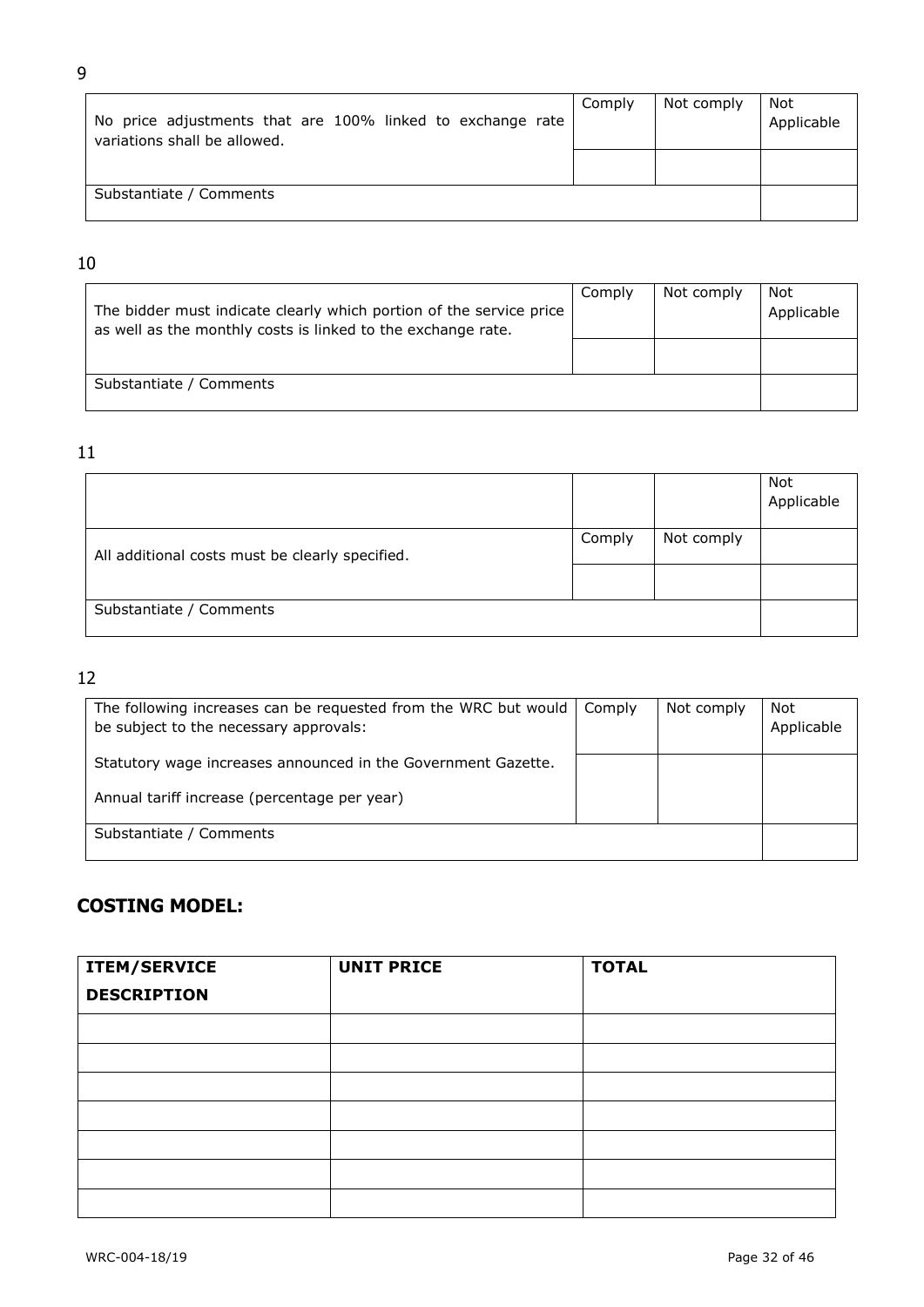| <b>TOTAL</b>      |  |
|-------------------|--|
| <b>VAT</b>        |  |
| <b>TOTAL INCL</b> |  |

#### **Price Declaration Form**

Dear Sir,

Having read through and examined the Tender Document, Tender no*.* **WRC004-18/19** the General Conditions, The Requirement and all other Annexes to the Tender Document, we offer to render **Mobile phones contact** as the RFP, for the total tendered contract sum of:

| D<br>г. | . . | $\overline{\phantom{a}}$ |
|---------|-----|--------------------------|
|         |     |                          |

In Words: R\_\_\_\_\_\_\_\_\_\_\_\_\_\_\_\_\_\_\_\_\_\_\_\_\_\_\_\_\_\_\_\_\_\_\_\_\_\_\_\_\_\_\_\_\_\_\_\_\_\_\_\_\_\_ (including VAT)

We confirm that this price covers all activities associated with the rendering of **Mobile phones contact.**

We undertake to hold this offer open for acceptance for a period of 90 days from the date of submission of offers. We further undertake that upon final acceptance of our offer, we will commence with delivery when required to do so by the Client.

Moreover, we agree that until formal Contract Documents have been prepared and executed, this Form of Tender, together with a written acceptance from the Client shall constitute a binding agreement between us, governed by the terms and conditions set out in this Request for Proposals.

We understand that you are not bound to accept the lowest or any offer and that we must bear all costs which we have incurred in connection with preparing and submitting this tender.

We hereby undertake for the period during which this tender remains open for acceptance not to divulge to any persons, other than the persons to which the tender is submitted, any information relating to the submission of this tender or the details therein except where such is necessary for the submission of this tender.

| <b>SIGNED</b>                      |                | <b>DATE</b> |  |
|------------------------------------|----------------|-------------|--|
| (Print name of signatory)          |                |             |  |
| <b>Designation</b>                 |                |             |  |
| FOR AND ON BEHALF OF: COMPANY NAME |                |             |  |
|                                    | <b>Tel No</b>  |             |  |
|                                    | <b>Email</b>   |             |  |
|                                    | <b>Cell No</b> |             |  |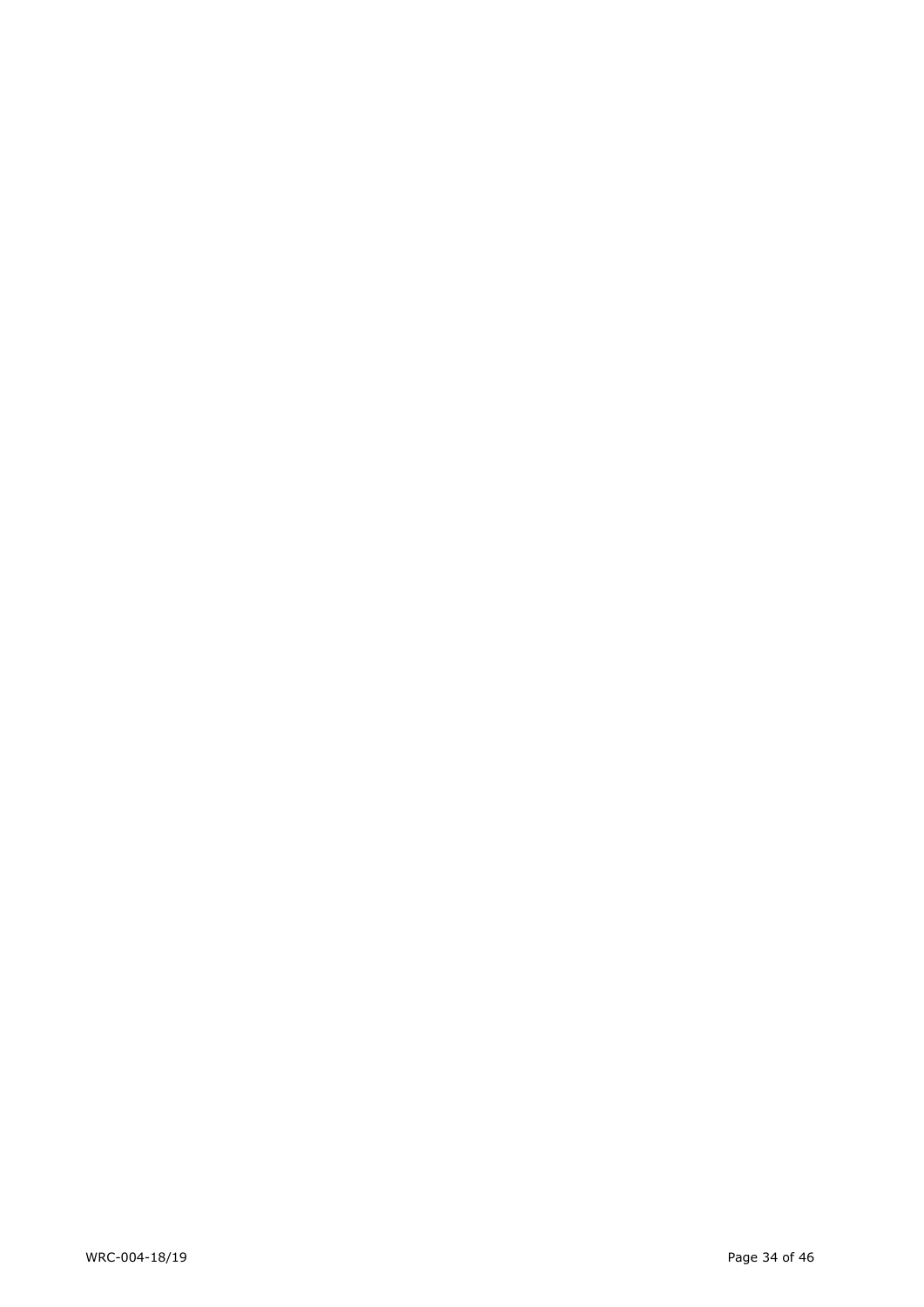**Annex C :Valid SARS Tax Clearance Certificate together with Supplier SARS Tax Compliance Status Verification PIN to enable Water Research Commission to verify Tax Compliance status on SARS eFilling**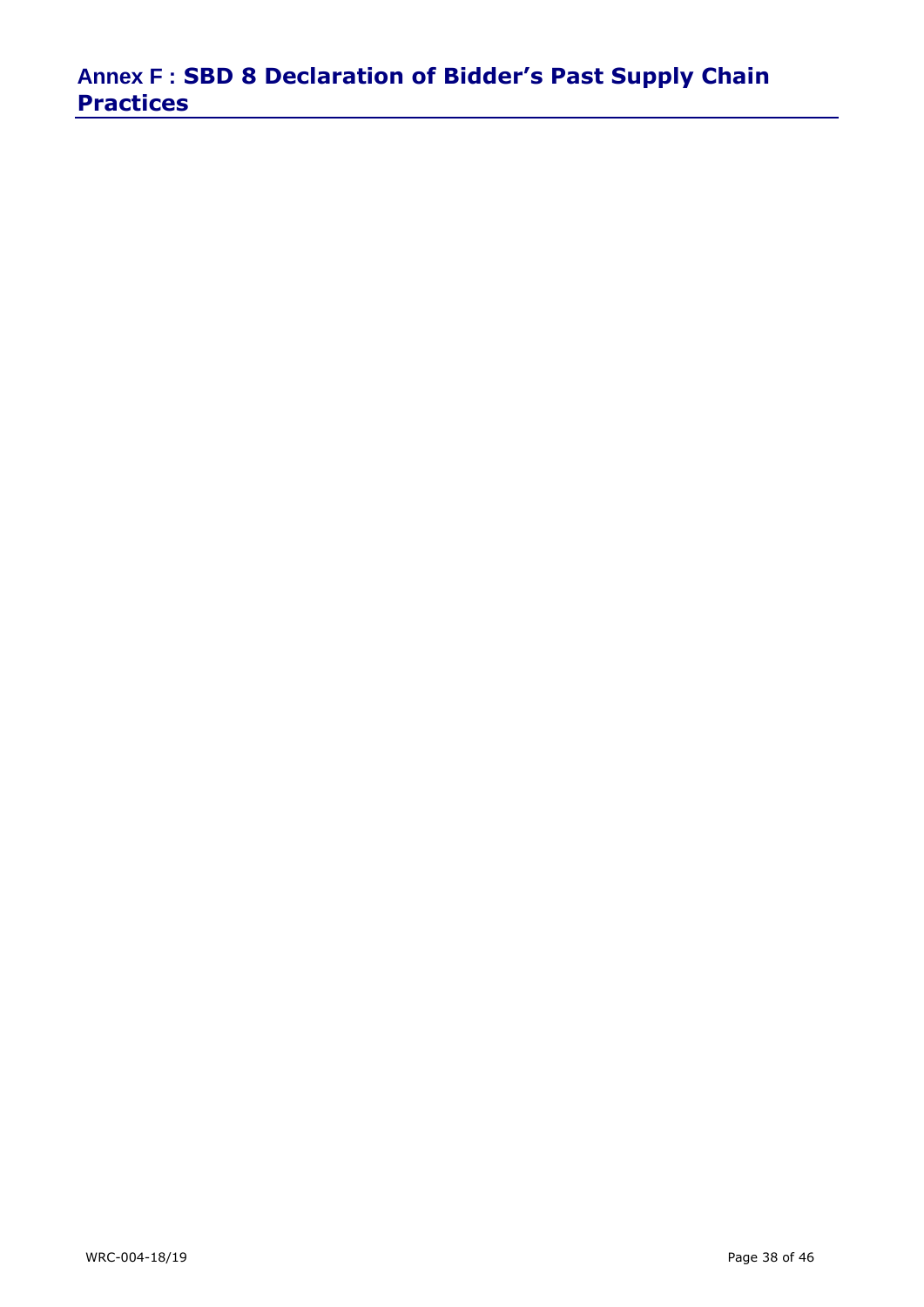**Annex G :SBD 9 – Certificate of Independent Bid Determination**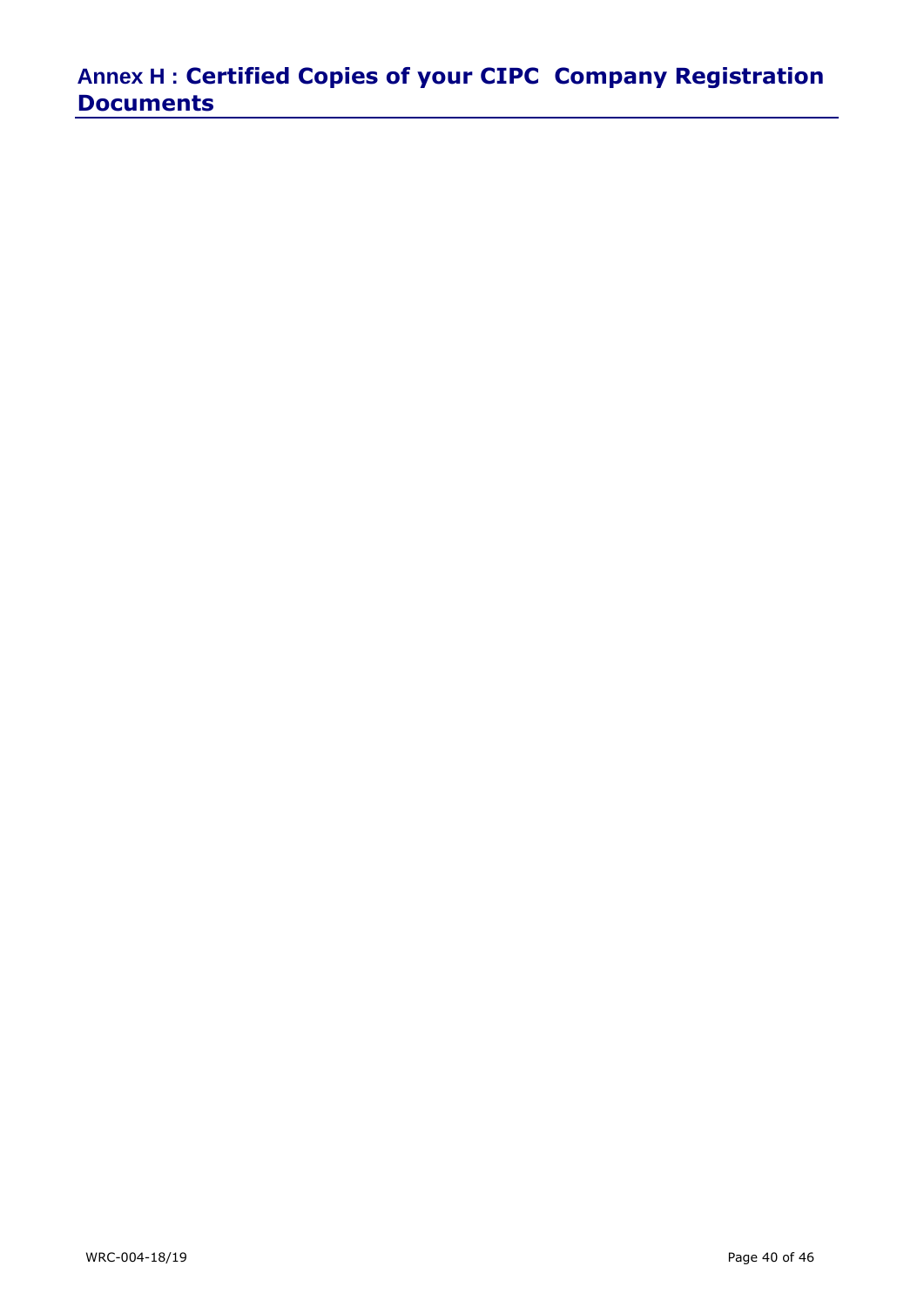**Annex I :Certified Copies of the Latest Share Certificates, (In case of a Company)**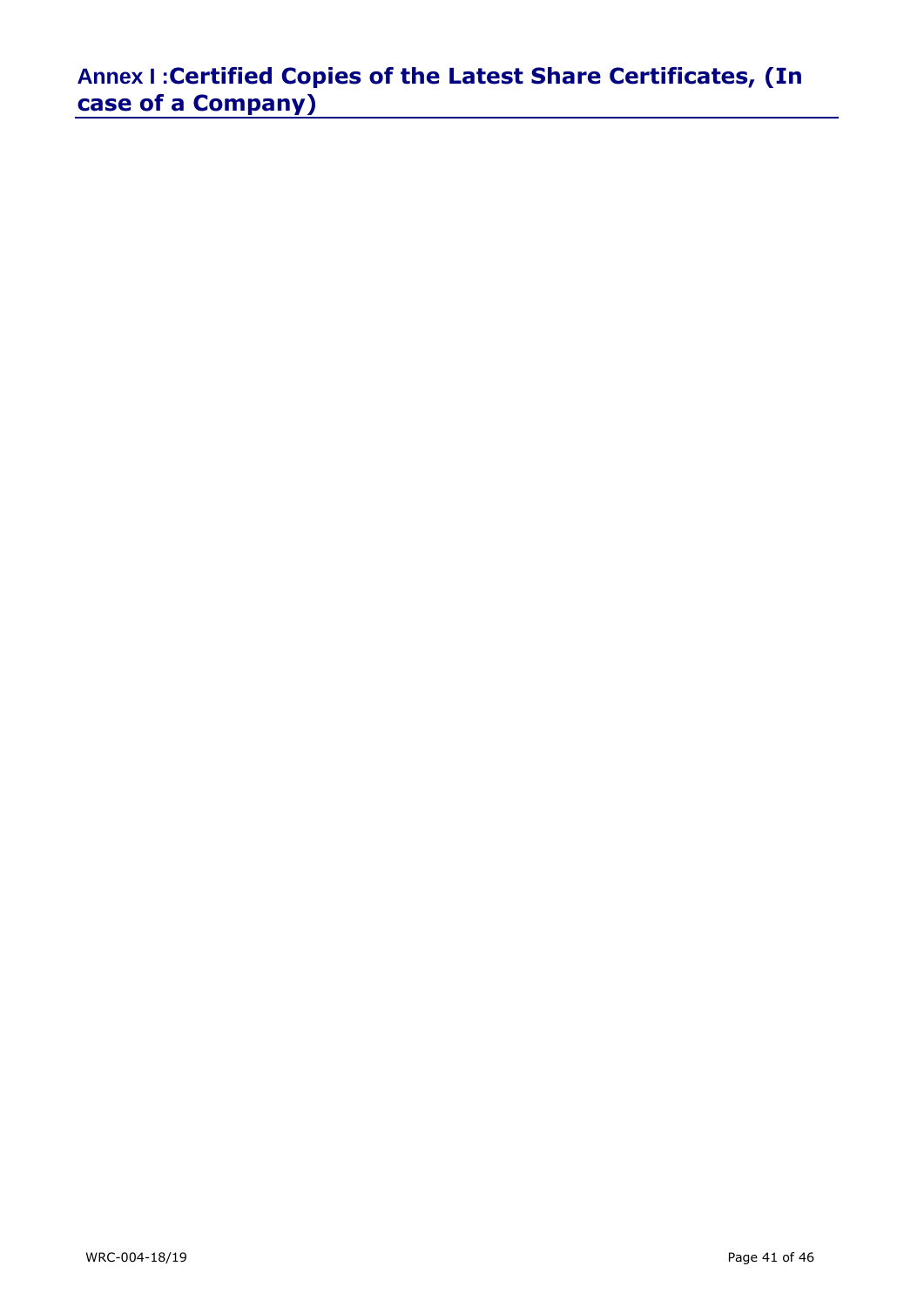# **Annex J :Record of Addenda**

I / We confirm that the following communications amending the tender documents that I / we received from the employer or his representative before the closing date for submission of this tender offer have been taken into account in this tender offer.

| <b>ADDENDUM No</b> | <b>DATE</b><br><b>RECEIVED</b> | <b>TITLE OR DETAILS</b> |
|--------------------|--------------------------------|-------------------------|
|                    |                                |                         |
|                    |                                |                         |
|                    |                                |                         |
|                    |                                |                         |
|                    |                                |                         |
|                    |                                |                         |
|                    |                                |                         |
|                    |                                |                         |
|                    |                                |                         |
|                    |                                |                         |
|                    |                                |                         |

SIGNATURE: ………………………………………………….. DATE: ………………….. (of person authorized to sign on behalf of the Tenderer)